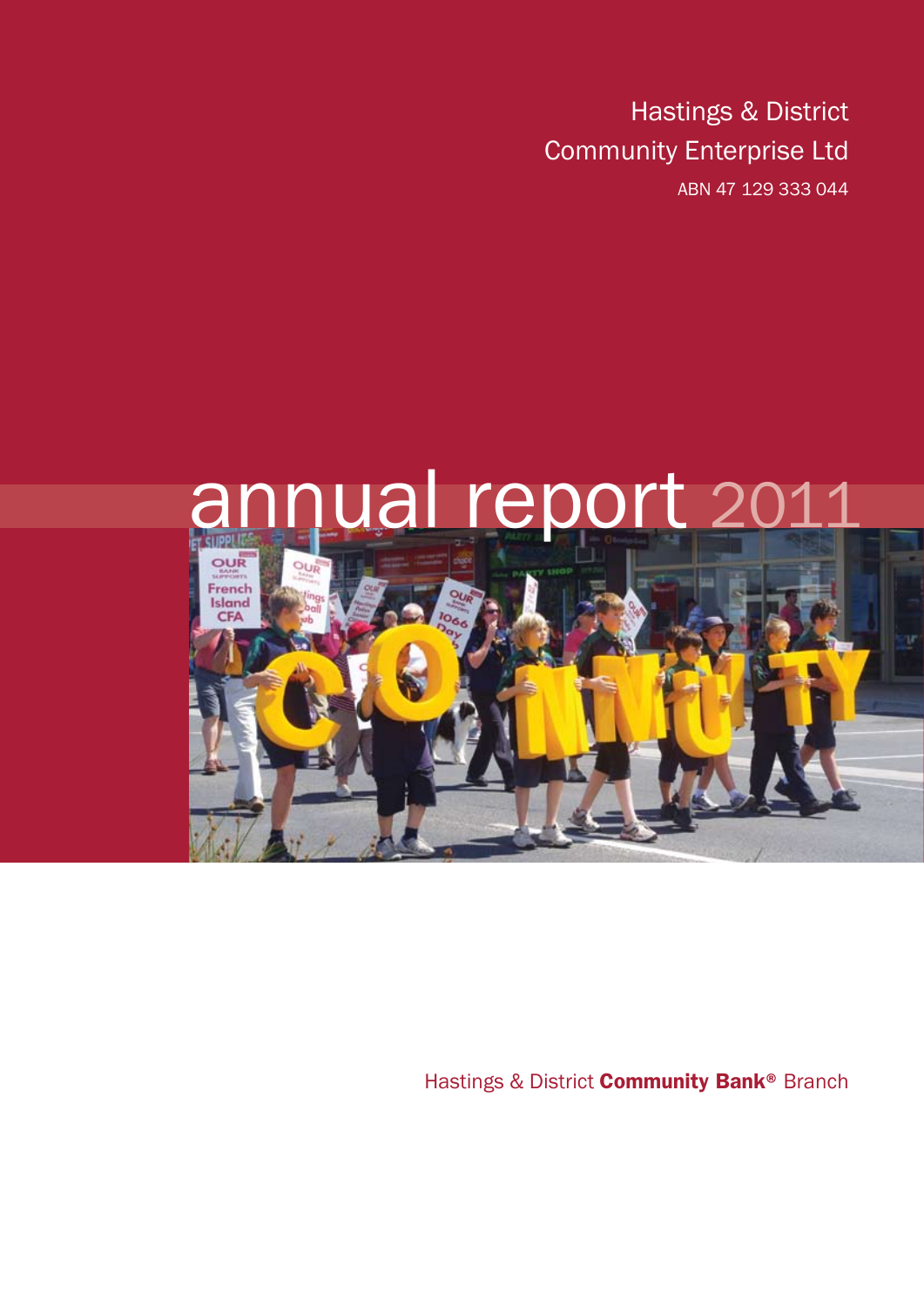## **Contents**

| <b>Chairman's report</b>                 | 2        |
|------------------------------------------|----------|
| <b>Manager's report</b>                  | 3        |
| Directors' report                        | $4 - 7$  |
| <b>Financial statements</b>              | $8 - 11$ |
| <b>Notes to the financial statements</b> | 12-24    |
| <b>Directors' declaration</b>            | 25       |
| Independent audit report                 | 26-27    |

#### Annual Report cover images

#### Front Cover

• Scouts from 1st Tyabb Scout Group lead our prize winning entry in the Western Port Festival street parade.

#### Back cover (left to right)

- School based trainee Rachael with Customer Service Officer, Myrna.
- Bendigo Bank mascot Piggy rides in style in the Western Port Festival street parade.
- Rev Alex Packer(R) and fete organiser Jess Harper at the very successful Holy Trinity annual Community Fete.
- • Manager Greg Hood(left) with Steve Espenchied (centre. WPBA President) and Kenny Brunner (right. WBPA Development Officer) at the Western Port Basketball Association's finals day.
- Staff (left to right) Myrna, Jennifer, Greg, Sharon and Kerry celebrate \$50,000 of community grants and sponsorships at our 3rd birthday in June. Missing is staff member Justine and school based trainee Rachael.

#### All photos are by Steve Dowling – (Director)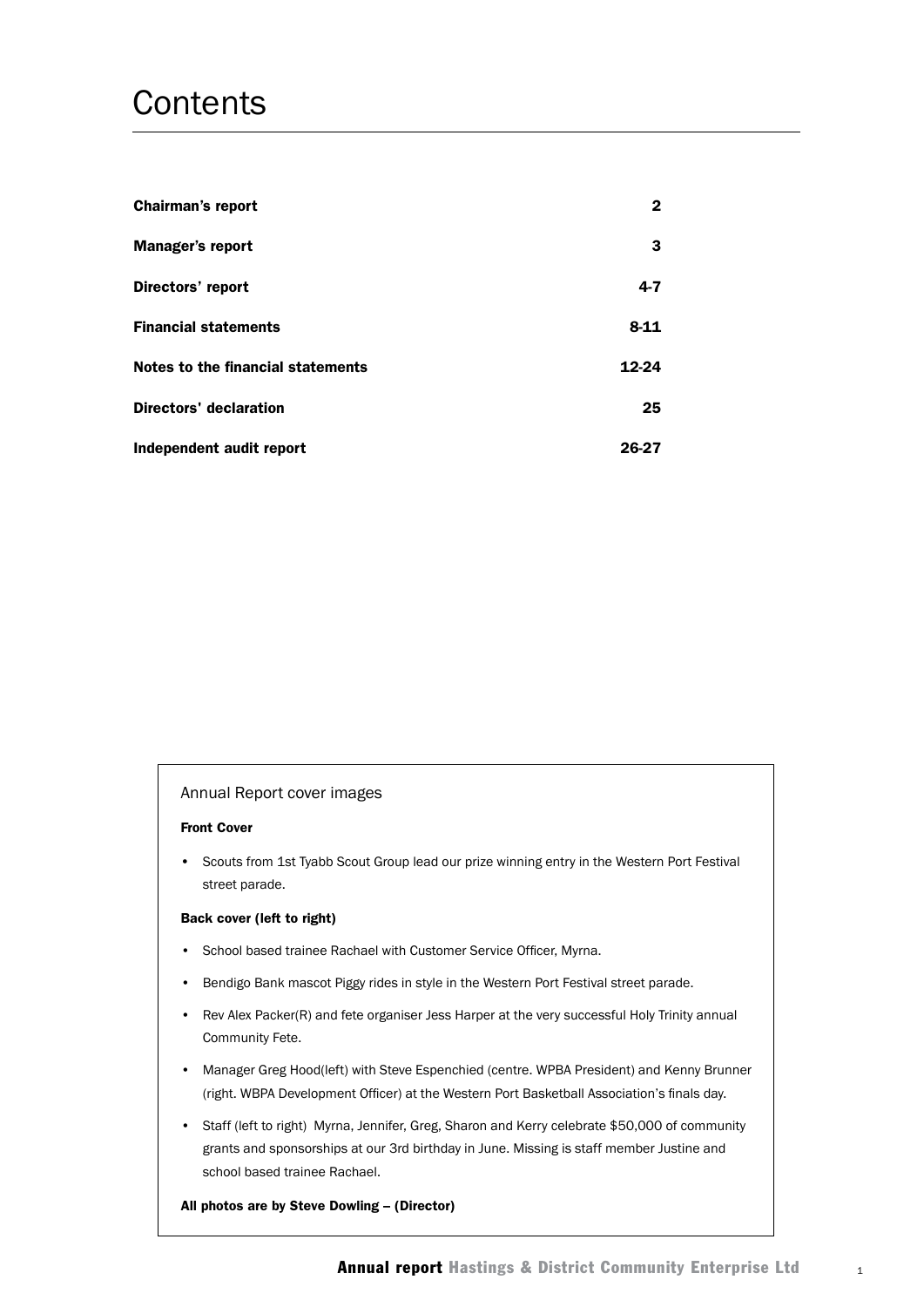# Chairman's report

## For year ending 30 June 2011

Once again it is my pleasure to report to shareholders, on behalf of the Board, on Company performance for the year ending 30 June 2011.

As I report on the third year of operation, I am reminded of the vision that we had in late 2006, that of a successful Community Bank® branch for Hastings. Whilst we are not quite there as yet, our financials continue to improve with reduced trading losses during this period and in fact small profits being made in April and May of this year.

This year of trading has again seen steady growth in our total banking business together with financial returns on that business, in line with our prospectus. Moreover, we have contained our expenses in line with our budget, with the result that we have experienced a large reduction in trading losses during this period. Certainly the improvement promised at this time last year has been evident.

To achieve our aims we must continue to grow our total banking business, and again we ask the community for their continued support in transferring their banking business to our branch. As our business increases, so does our profitability, and hence our returns to the community.

We continue to utilise our Market Development Fund to the benefit of the community. As at 30 June we have returned more than \$50,000 to the community in the way of grants and sponsorships. Again it is important to note at this time that this use of funds in no way impacts on our bottom line. These funds are part and parcel of our Franchise Agreement with the Bendigo and Adelaide Bank Ltd and are a reward for business growth. We will continue to use these funds in the manner they were meant to be used.

To our Branch Manager, Greg Hood, and his wonderful branch staff, thank you for another great year. Our staff continues to give outstanding service to our customers and we are continually reminded of this by the high number of accolades received.

To our shareholders, I thank you for your continued support; we really rely on, and appreciate that support. Without you, we clearly would not be here today.

Our Company continues to be managed by a very sound and hard working Board of Directors. These Directors give freely of their time and energy and of course, are all volunteers, their only payment being the satisfaction of making a difference in their community. On your behalf I thank them for their dedication to the task.

Finally, I certainly look forward to reporting to you at this time next year on the continual growth and profitability of our Company.

Vic Rodwell Chairman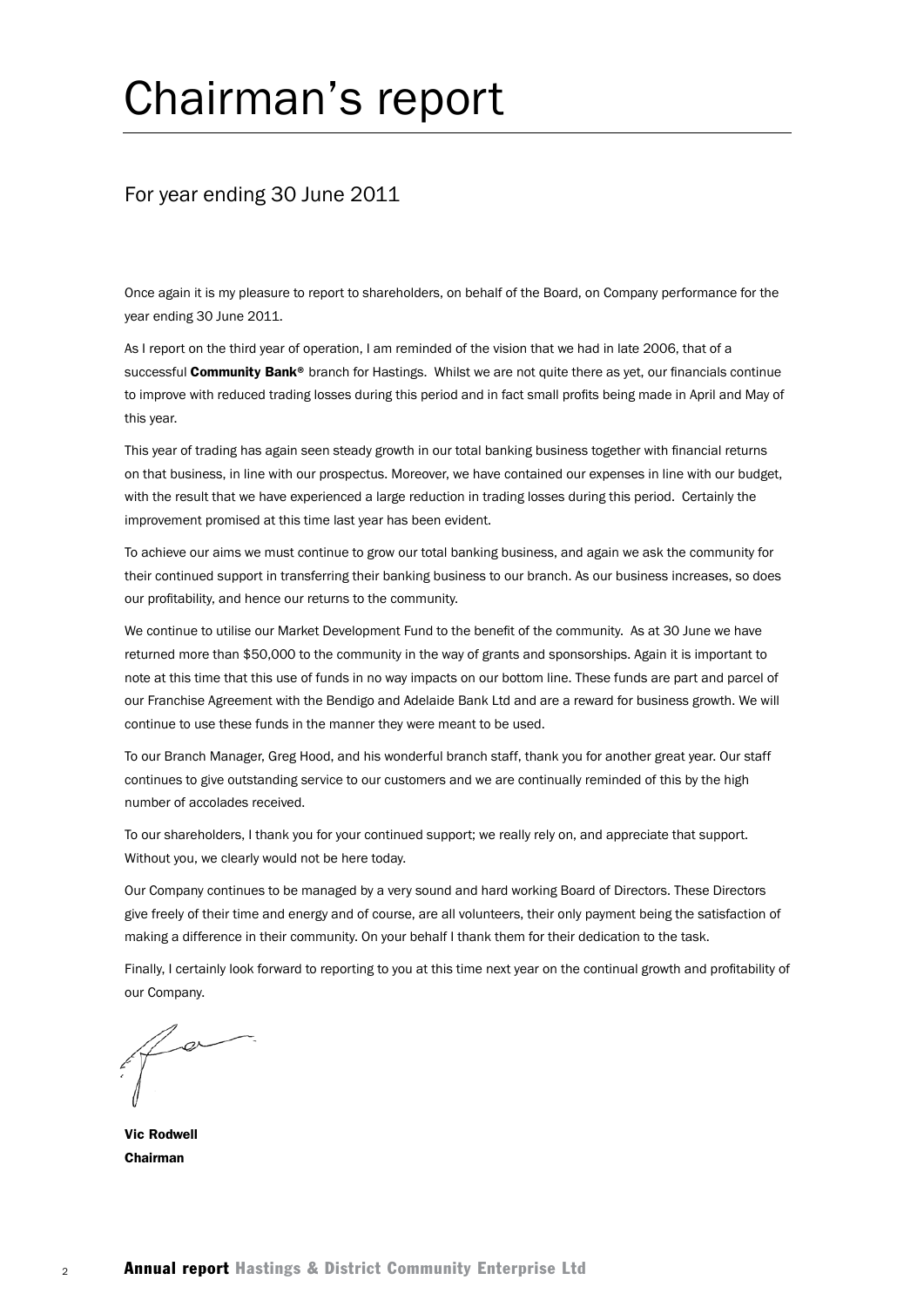## Manager's report

## For year ending 30 June 2011

Welcome to the annual report for Hastings and District Community Enterprises Limited. This is my first report since commencing as Branch Manager in December 2010 and what an exciting six months it has been.

In June this year we celebrated our third anniversary and we have been able to grow our total lending and deposit balances to more than \$46 million as at the end of the financial year, a fantastic result.

This result is made up of 2,013 savings and investment accounts, an increase over the year from 1,741, and our loan facilities have increased from 237 at the start of the year to now be 286.

The success of our branch over the past 12 months can be attributed to the dedication of my team in making everyone feel welcome in our branch and endeavouring to make our customer's banking experience a pleasurable one for them.

All staff are able to assist with general banking and insurance enquiries and our branch also has dedicated Customer Relationship Officers that are able to spend time with customers for more involved discussions about their banking requirements.

We have also had a new staff member join our team in Jenny. In the short time that she has been with us she has become a valued member of our team. Justine Burns has also returned from 12 months leave so we now have a full complement of staff on board who are all eager to look after all your banking requirements and to help you achieve your financial goals.

True to our philosophy as a **Community Bank**<sup>®</sup> branch, we have a commitment to be engaged with many of our local organisations. During the year we attended many of our community partners' functions and also provided them with valuable sponsorships. These partner groups range from sporting and recreational groups, schools, CFA brigades, youth and aged focussed organisations.

While our balances increase so too does the amount of contributions that our branch makes back to the Hastings and District community. We have contributed more than \$50,000 to the community since opening in June 2008. These contributions have been spread over more than 45 community groups.

Continued support from customers and the continued growth of our balances will see a further increase in our funding contributions.

Please feel free to come into the branch and say hello and experience the service that our exceptional staff can provide to you.

As a **Community Bank®** branch we are in a privileged position to be able to help make a difference for the better to the Hastings and District community. With your support and increased profits from our branch you will be amazed at the difference we can make to our community.

In closing I would like to thank the Board of Directors for their support over the past 12 months and especially their support to me since starting with the branch six months ago. The staff and I look forward with your support, to our continued growth this coming year.

Greg Hood Branch Manager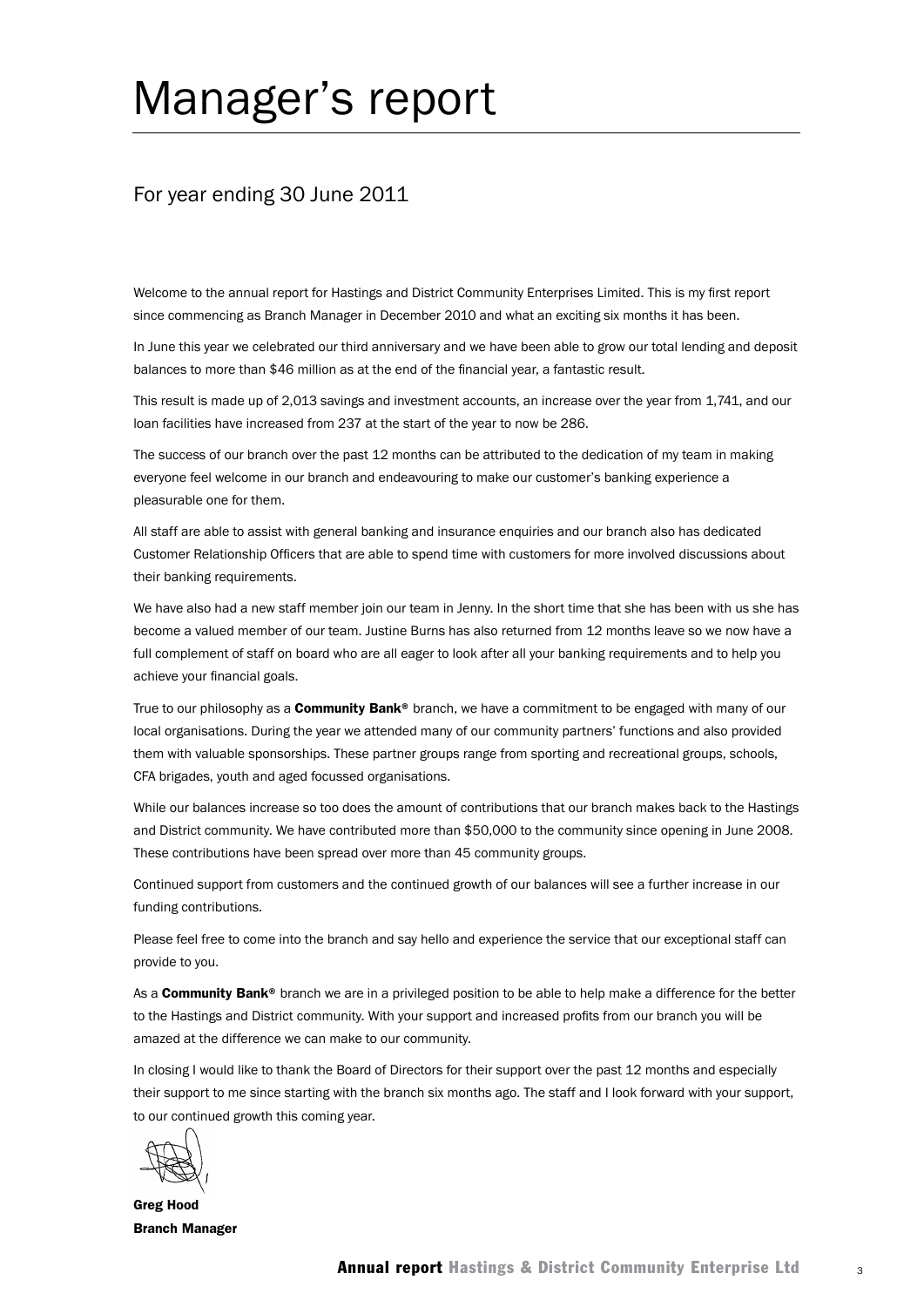# Directors' report

## For the financial year ended 30 June 2011

Your Directors submit their report of the Company for the financial year ended 30 June 2011.

#### Directors

The names and details of the Company's Directors who held office during or since the end of the financial year are:

| Lisa Dixon                          | <b>Victor Rodwell</b>                       |
|-------------------------------------|---------------------------------------------|
| Director                            | Chairman                                    |
| <b>Retail Business Owner</b>        | Retired                                     |
| <b>Kenneth Ingersoll</b>            | <b>John Crough</b>                          |
| Director                            | Director                                    |
| Retired                             | Retired                                     |
| <b>Benjamin Tallon</b>              | <b>Steven Dowling</b>                       |
| Director (resigned 25 August 2010)  | <b>Director</b>                             |
| Real Estate Agent                   | <b>Company Director</b>                     |
| Brian Stahl OAM, JP                 | <b>Pamela Ford</b>                          |
| Director                            | Director                                    |
| Retired                             | <b>Public Servant</b>                       |
| <b>Alfred Tallon</b>                | <b>Dominic Tallon</b>                       |
| Director                            | Alternate Director (appointed 29 June 2011) |
| Real Estate Agent                   | <b>Real Estate Agent</b>                    |
| <b>Robert Tuckett</b>               | <b>Desmond Kissick</b>                      |
| Director (appointed 29 June 2011)   | Director (resigned 30 March 2011)           |
| <b>Retail Business Owner</b>        | Dealer Principal                            |
| <b>Richard Armstrong OBE</b>        | <b>Andrew Iredale</b>                       |
| Director (appointed 25 August 2010) | Director (appointed 25 August 2010)         |
| Retired                             | Retailer                                    |
| Peter DeJong                        |                                             |

Directors were in office for this entire year unless otherwise stated.

Director (appointed 25 August 2010,

resigned 31 August 2011)

Retired

No Directors have material interests in contracts or proposed contracts with the Company.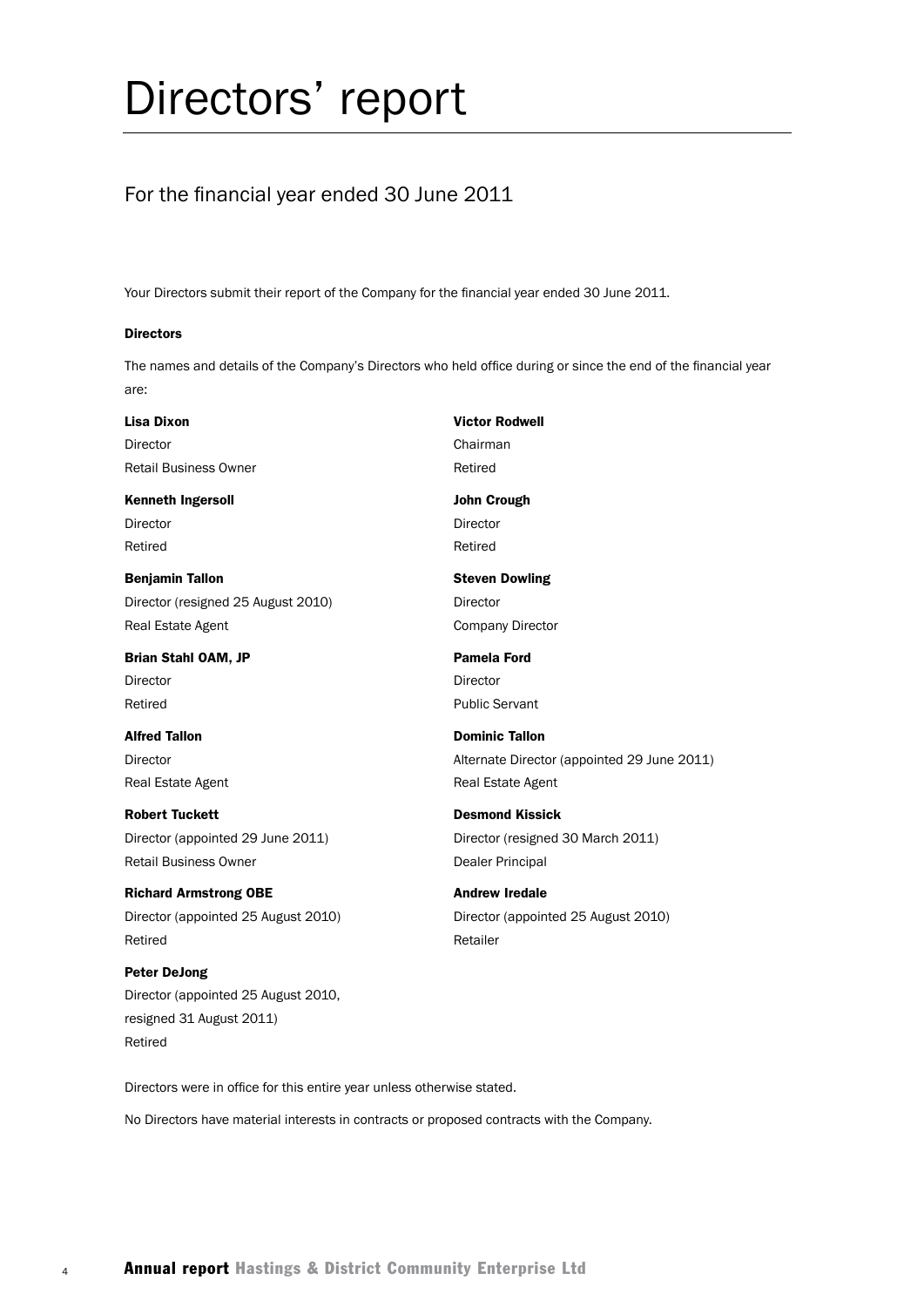#### Principal activities

The principal activities of the Company during the course of the financial year were in providing Community Bank<sup>®</sup> services under management rights to operate a franchised branch of Bendigo and Adelaide Bank Ltd.

There has been no significant changes in the nature of these activities during the year.

#### Review of operations

The loss of the Company for the financial year after provision for income tax was \$58,391 (2010: \$118,594).

#### Dividends

The Directors recommend that no dividend be paid for the current year.

#### Significant changes in the state of affairs

In the opinion of the Directors there were no significant changes in the state of affairs of the Company that occurred during the financial year under review not otherwise disclosed in this report.

#### Significant events after the balance date

Since balance date, the world financial markets have shown volatility that may have an impact on investment earnings in the 2011/2012 financial year. The Company continues to maintain a conservative investment strategy to manage the exposure to market volatility.

There are no other matters or circumstances that have arisen since the end of the financial year that have significantly affected or may significantly affect the operations of the Company, the results of those operations or the state of affairs of the Company, in future years.

#### Likely developments

The Company will continue its policy of providing banking services to the community.

#### Remuneration report

No Director has received or become entitled to receive, during or since the financial year, a benefit because of a contract made by the Company, controlled entity or related body corporate with a Director, a firm which a Director is a member or an entity in which a Director has a substantial financial interest. This statement excludes a benefit included in the aggregate amount of emoluments received or due and receivable by Directors shown in the Company's accounts, or the fixed salary of a full-time employee of the Company, controlled entity or related body corporate.

#### Indemnification and insurance of Directors and Officers

The Company has agreed to indemnify each Officer (Director, Secretary or employee) out of assets of the Company to the relevant extent against any liability incurred by that person arising out of the discharge of their duties, except where the liability arises out of conduct involving dishonesty, negligence, breach of duty or the lack of good faith. The Company also has Officers Insurance for the benefit of Officers of the Company against any liability occurred by the Officer, which includes the Officer's liability for legal costs, in or arising out of the conduct of the business of the Company or in or arising out of the discharge of the Officer's duties.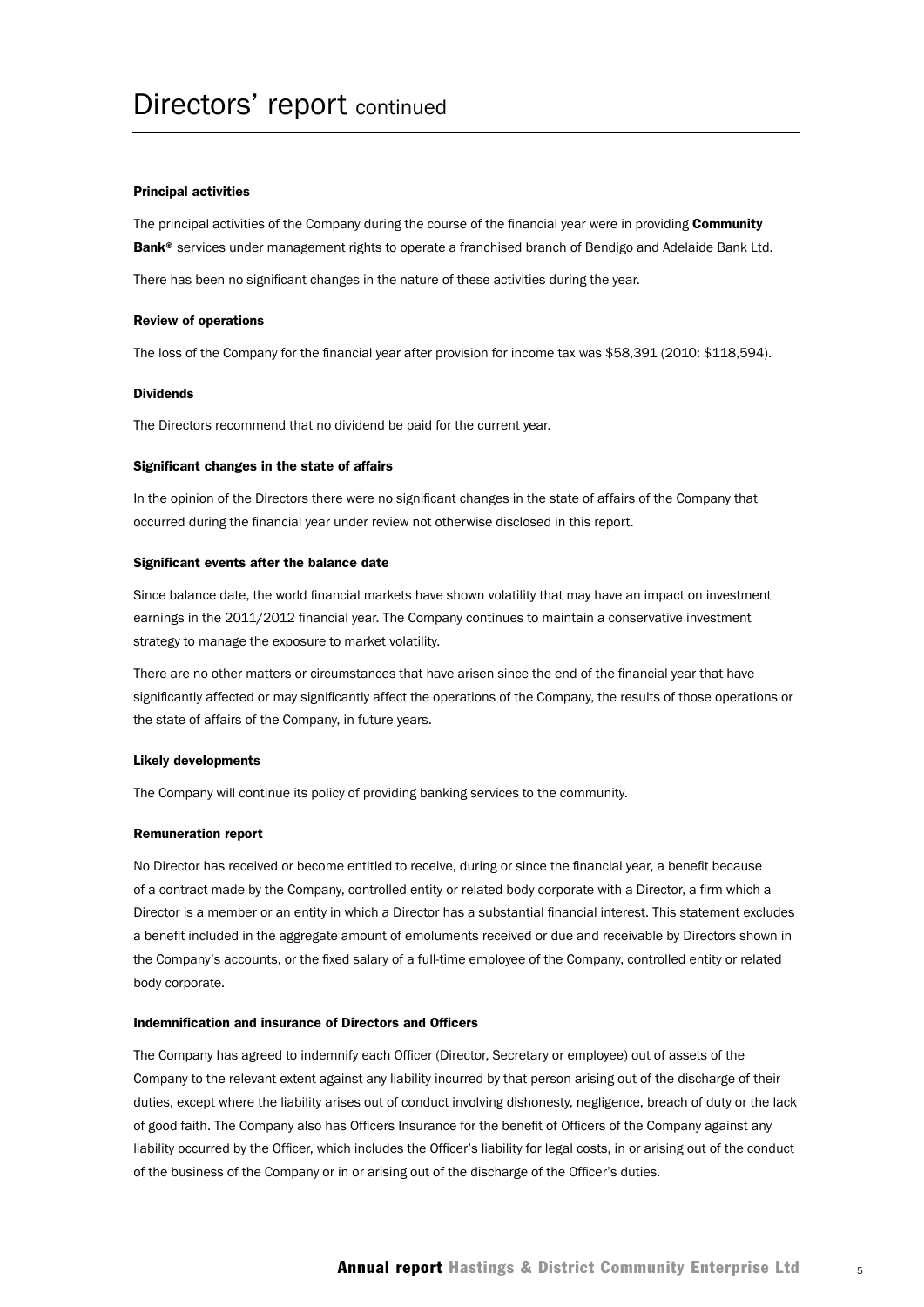#### Indemnification and insurance of Directors and Officers (continued)

Disclosure of the nature of the liability and the amount of the premium is prohibited by the confidentiality clause of the contract of insurance. The Company has not provided any insurance for an Auditor of the Company or a related body corporate.

#### Directors' meetings

The number of Directors' meetings attended during the year were:

| <b>Director</b>                                         | <b>Board</b><br>meetings # |  |
|---------------------------------------------------------|----------------------------|--|
| Lisa Dixon                                              | 11(11)                     |  |
| Victor Rodwell                                          | 10(11)                     |  |
| Kenneth Ingersoll                                       | 11(11)                     |  |
| John Crough                                             | 6(11)                      |  |
| Benjamin Tallon (resigned 25 August 2010)               | 0(1)                       |  |
| <b>Steven Dowling</b>                                   | 8(11)                      |  |
| Brian Stahl OAM, JP                                     | 10(11)                     |  |
| Pamela Ford                                             | 6(11)                      |  |
| <b>Alfred Tallon</b>                                    | 5(11)                      |  |
| Dominic Tallon (appointed 29 June 2011)                 | 0(0)                       |  |
| Robert Tuckett (appointed 29 June 2011)                 | O(0)                       |  |
| Desmond Kissick (resigned 30 March 2011)                | 5(8)                       |  |
| Richard Armstrong OBE (appointed 25 August 2010)        | 10(10)                     |  |
| Andrew Iredale (appointed 25 August 2010)               | 10(10)                     |  |
| Peter DeJong (appointed 25 August 2010, 31 August 2011) | 8(10)                      |  |

# The first number is the meetings attended while in brackets is the number of meetings eligible to attend.

#### Company Secretary

Victor Rodwell has been Company Secretary since July 2010 after taking over from Leonard Butcher JP. His qualifications and experience include being a Certified Practising Accountant. Victor has extensive experience in running a variety of businesses.

#### Corporate governance

The Company has implemented various corporate governance practices, which include:

- (a) Director approval of operating budgets and monitoring of progress against these budgets;
- (b) Ongoing Director training; and
- (c) Monthly Director meetings to discuss performance and strategic plans.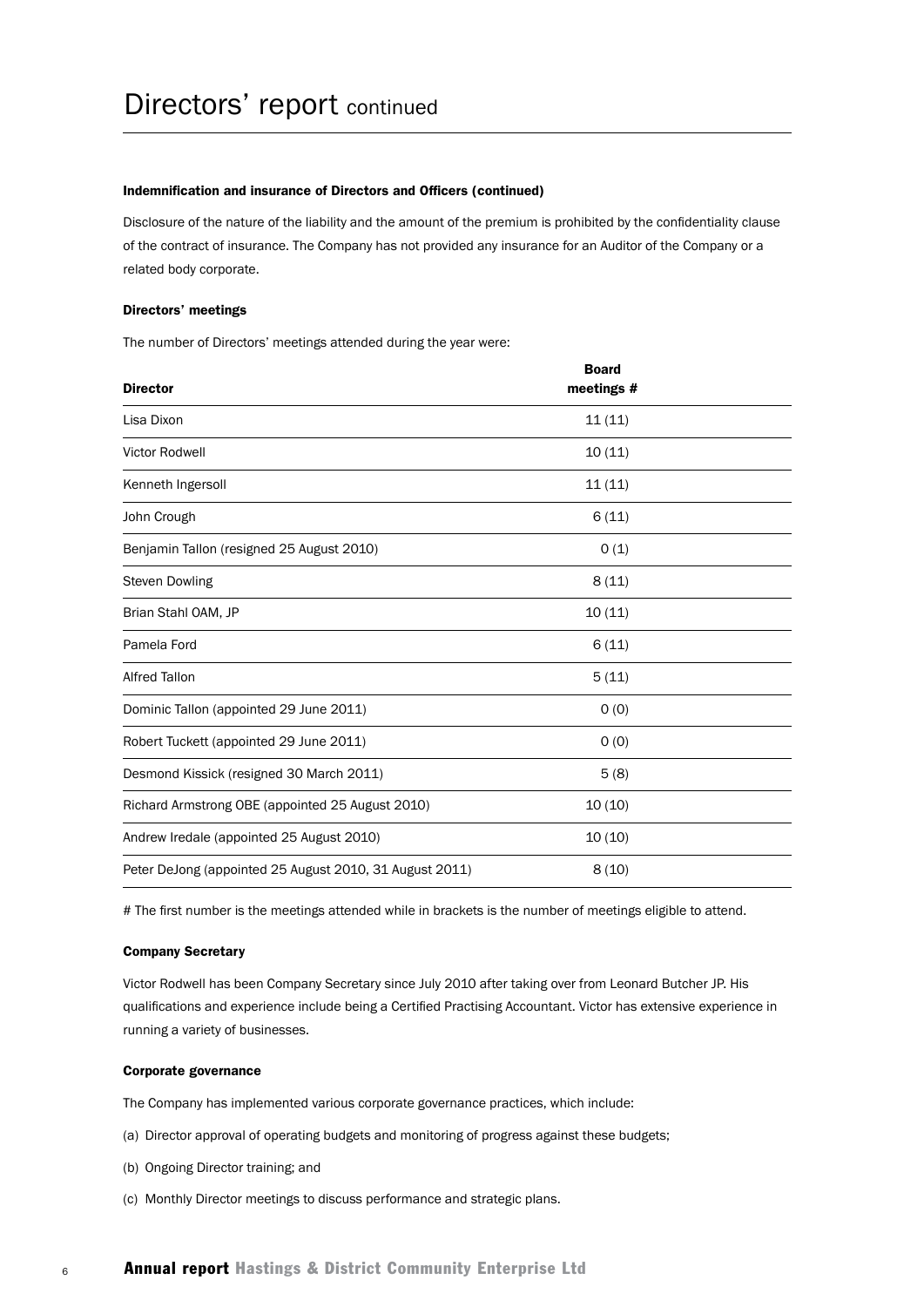#### Auditor Independence Declaration

The Directors received the following declaration from the Auditor of the Company:



23 September 2011

The Directors Hastings & District Community Enterprises Ltd 88 High St HASTINGS VIC 3915

**Dear Directors** 

#### **Auditor's Independence Declaration**

In relation to our audit of the financial report of Hastings & District Community Enterprises Ltd for the year ended 30 June 2011, to the best of my knowledge and belief, there have been no contraventions of the auditor independence requirements of the Corporations Act 2001 or any applicable code of professional conduct.

**Warren Sinnott Partner Richmond Sinnott & Delahunty** 

Signed in accordance with a resolution of the Board of Directors at Hasting on 23 September 2011.

528

Victor Charles Rodwell, Chairman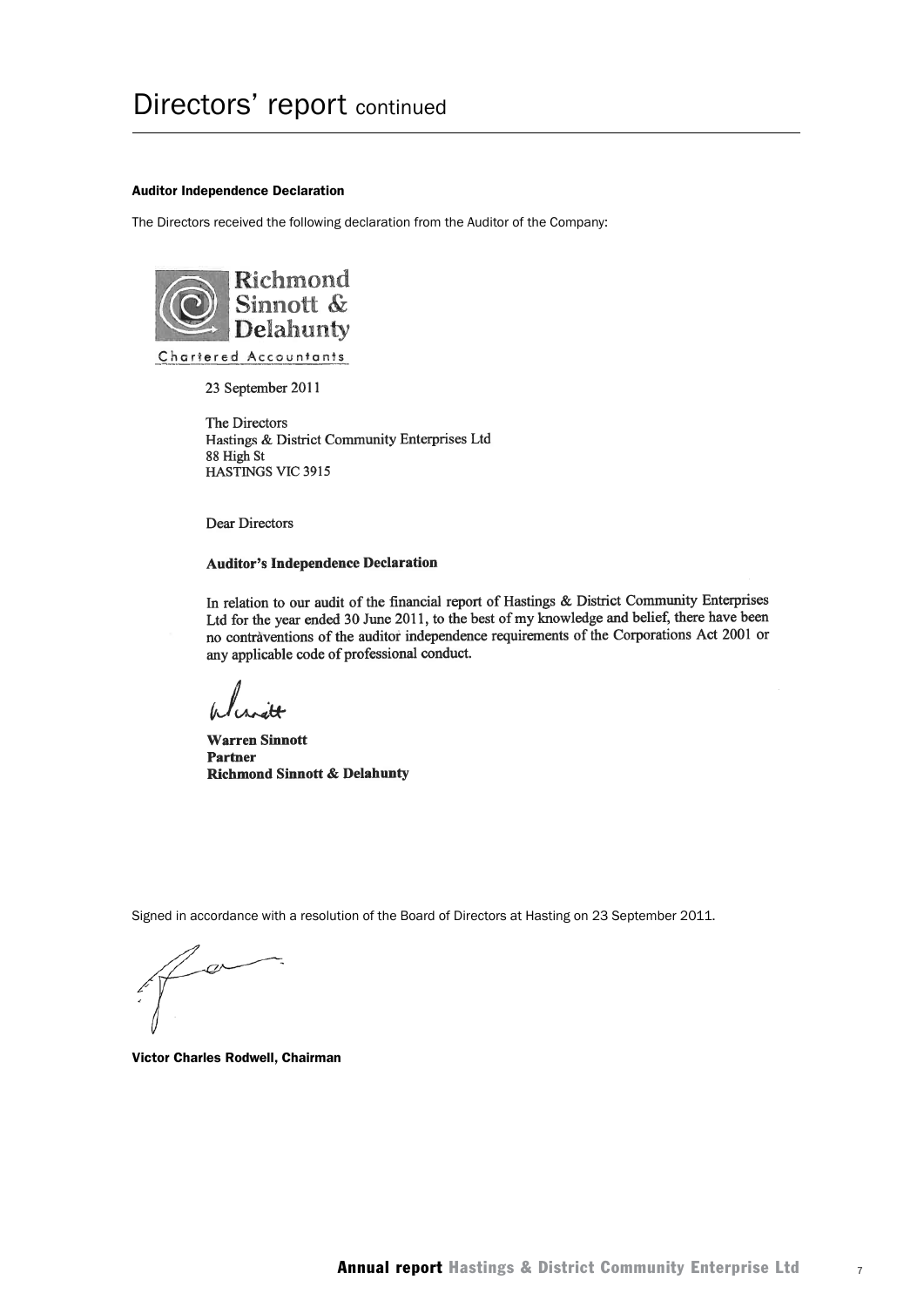# Financial statements

## Statement of comprehensive income for the year ended 30 June 2011

|                                       | <b>Note</b>    | 2011<br>S  | 2010<br>s  |
|---------------------------------------|----------------|------------|------------|
| Revenue from continuing operations    | $\overline{2}$ | 420,489    | 330,961    |
| Employee benefits expense             | 3              | (257, 230) | (258, 945) |
| Charitable donations and sponsorship  |                | (15, 572)  | (10, 391)  |
| Depreciation and amortisation expense | 3              | (36, 248)  | (40, 199)  |
| Finance costs                         | 3              | (9,936)    | (1,798)    |
| Other expenses                        |                | (182, 114) | (188, 879) |
| Loss before income tax expense        |                | (80, 611)  | (169, 251) |
| Income tax benefit                    | 4              | (22, 220)  | (50, 657)  |
| Loss after income tax expense         |                | (58, 391)  | (118, 594) |
| Other comprehensive income            |                |            |            |
| <b>Total comprehensive income</b>     |                | (58, 391)  | (118, 594) |
| Earnings per share (cents per share)  |                |            |            |
| - basic for loss for the year         | 21             | (7.47)     | (15.17)    |
| - diluted for loss for the year       | 21             | (7.47)     | (15.17)    |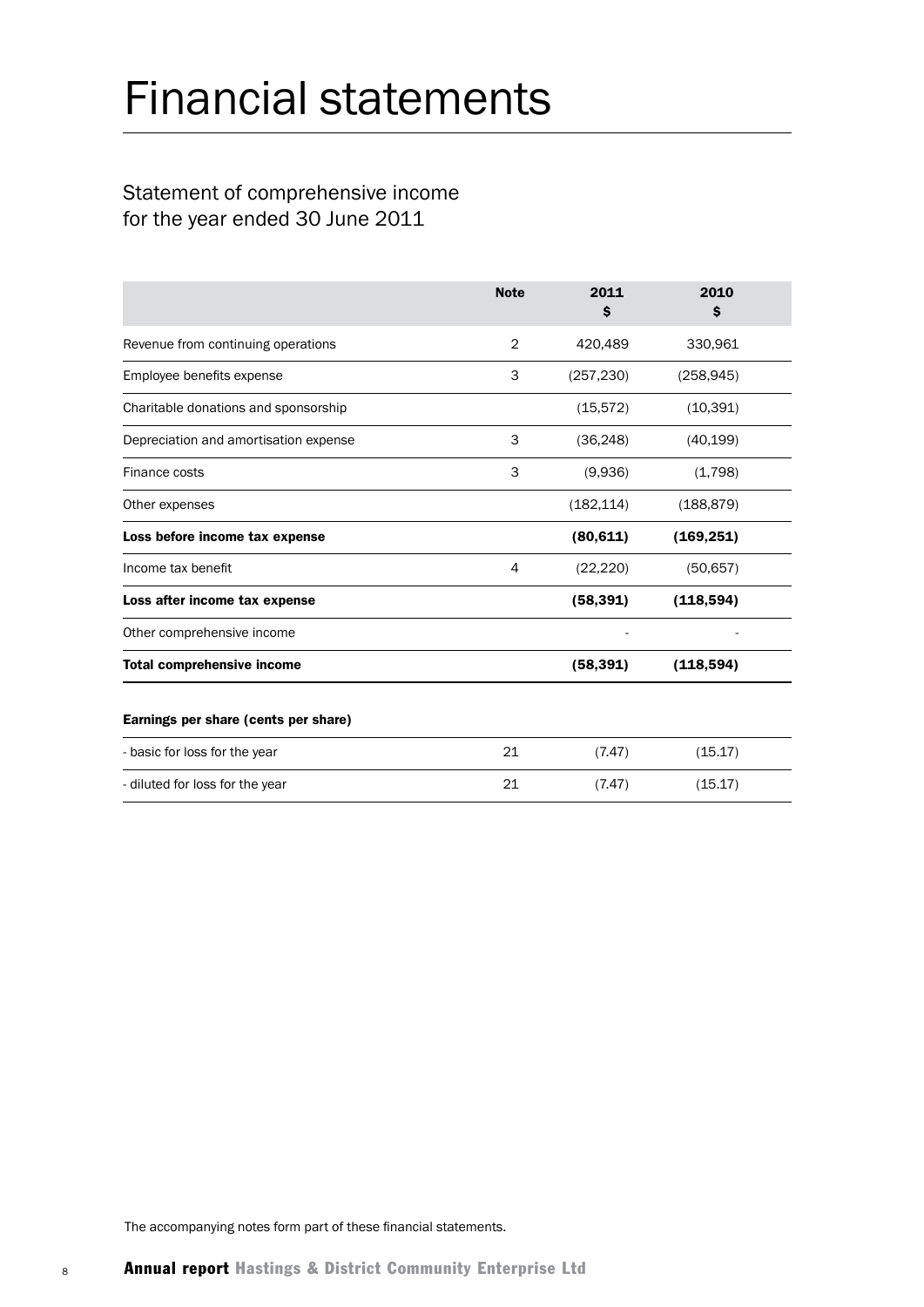## Statement of financial position as at 30 June 2011

|                                          | <b>Note</b>    | 2011<br>\$ | 2010<br>\$ |  |
|------------------------------------------|----------------|------------|------------|--|
| <b>Current assets</b>                    |                |            |            |  |
| Receivables                              | $\overline{7}$ | 45,382     | 34,257     |  |
| <b>Total current assets</b>              |                | 45,382     | 34,257     |  |
| <b>Non-current assets</b>                |                |            |            |  |
| Property, plant and equipment            | 8              | 204,807    | 234,492    |  |
| Deferred tax assets                      | 4              | 186,708    | 164,488    |  |
| Intangible assets                        | 9              | 7,643      | 11,725     |  |
| <b>Total non-current assets</b>          |                | 399,158    | 410,705    |  |
| Total assets                             |                | 444,540    | 444,962    |  |
| <b>Current liabilities</b>               |                |            |            |  |
| Payables                                 | 10             | 37,433     | 29,563     |  |
| Provisions                               | 11             | 10,083     | 3,165      |  |
| Bank overdraft                           | 6              | 171,741    | 128,560    |  |
| <b>Total current liabilities</b>         |                | 219,257    | 161,288    |  |
| <b>Total liabilities</b>                 |                | 219,257    | 161,288    |  |
| <b>Net assets</b>                        |                | 225,283    | 283,674    |  |
| <b>Equity</b>                            |                |            |            |  |
| Share capital                            | 12             | 769,898    | 769,898    |  |
| Retained earnings / (accumulated losses) | 13             | (544, 615) | (486, 224) |  |
| <b>Total equity</b>                      |                | 225,283    | 283,674    |  |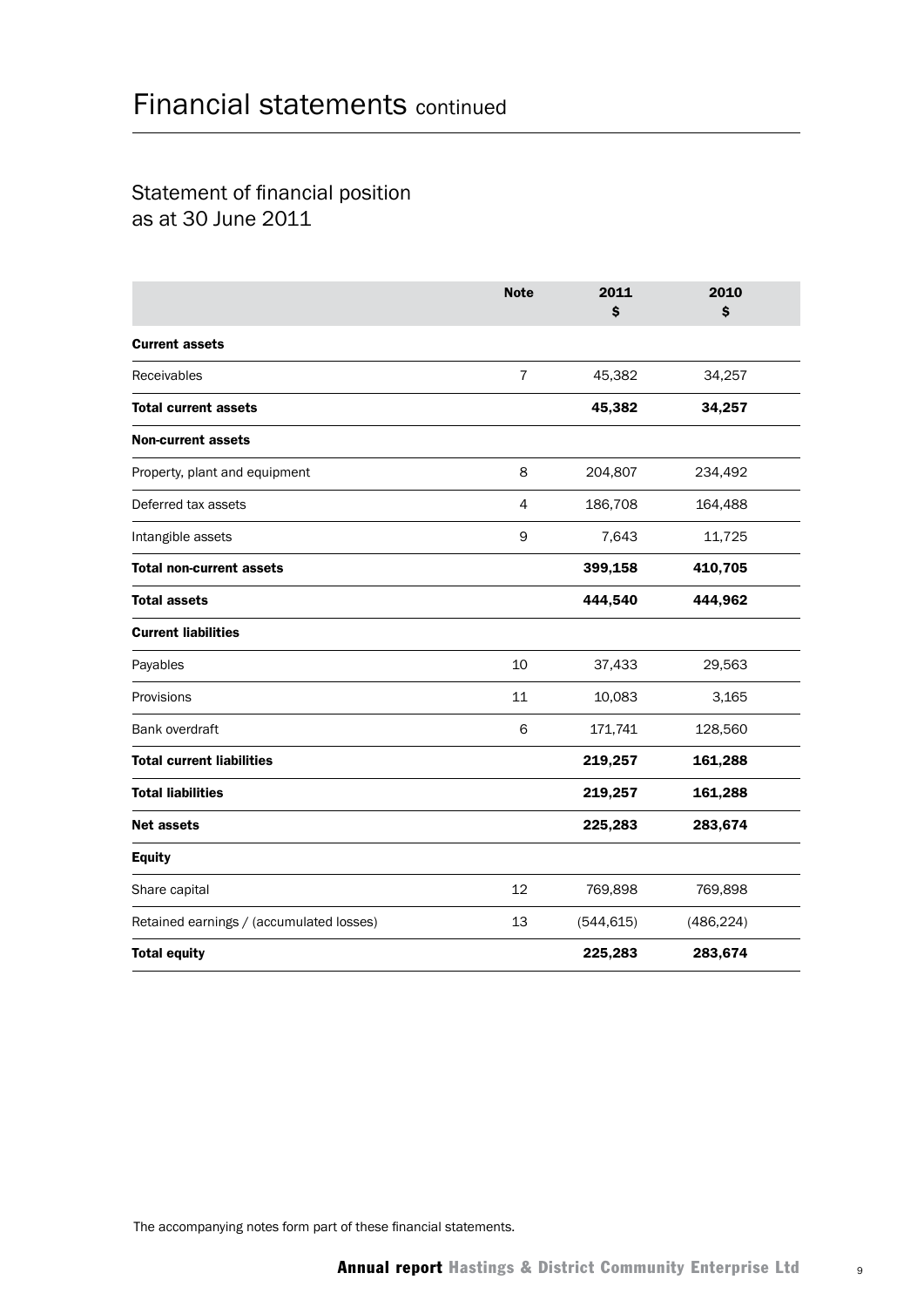## Statement of cash flows for the year ended 30 June 2011

|                                             | <b>Note</b> | 2011<br>s  | 2010<br>\$ |  |
|---------------------------------------------|-------------|------------|------------|--|
| Cash flows from operating activities        |             |            |            |  |
| Cash receipts in the course of operations   |             | 451,437    | 356,597    |  |
| Cash payments in the course of operations   |             | (482, 201) | (487, 493) |  |
| Interest paid                               |             | (9,936)    | (1,798)    |  |
| Interest received                           |             |            | 86         |  |
| Net cash flows used in operating activities | 14b         | (40, 700)  | (132, 608) |  |
| Cash flows from investing activities        |             |            |            |  |
| Payments for property, plant and equipment  |             | (2,481)    | (343)      |  |
| Net cash flows used in investing activities |             | (2,481)    | (343)      |  |
| Net decrease in cash held                   |             | (43, 181)  | (132, 951) |  |
| Cash and cash equivalents at start of year  |             | (128, 560) | 4,391      |  |
| Cash and cash equivalents at end of year    | 14a         | (171, 741) | (128, 560) |  |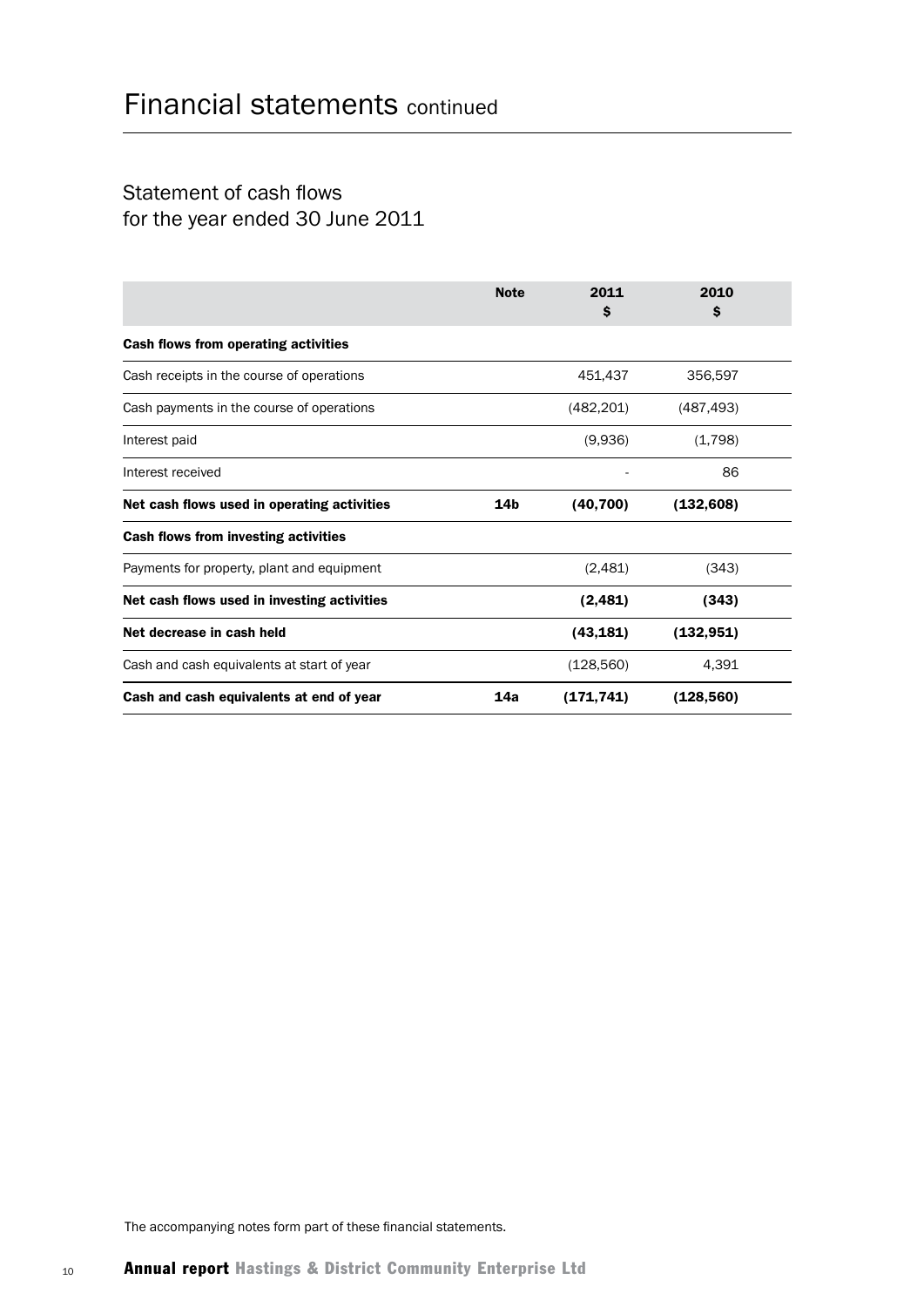## Statement of changes in equity for the year ended 30 June 2011

|                                          | <b>Note</b> | 2011<br>S  | 2010<br>\$ |  |
|------------------------------------------|-------------|------------|------------|--|
| Share capital                            |             |            |            |  |
| Balance at start of year                 |             | 769,898    | 769,898    |  |
| Issue of share capital                   |             |            |            |  |
| Share issue costs                        |             |            |            |  |
| <b>Balance at end of year</b>            |             | 769,898    | 769,898    |  |
| Retained earnings / (accumulated losses) |             |            |            |  |
| Balance at start of year                 |             | (486, 224) | (367, 630) |  |
| Loss after income tax expense            |             | (58, 391)  | (118,594)  |  |
| Dividends paid                           | 20          |            |            |  |
| <b>Balance at end of year</b>            |             | (544, 615) | (486, 224) |  |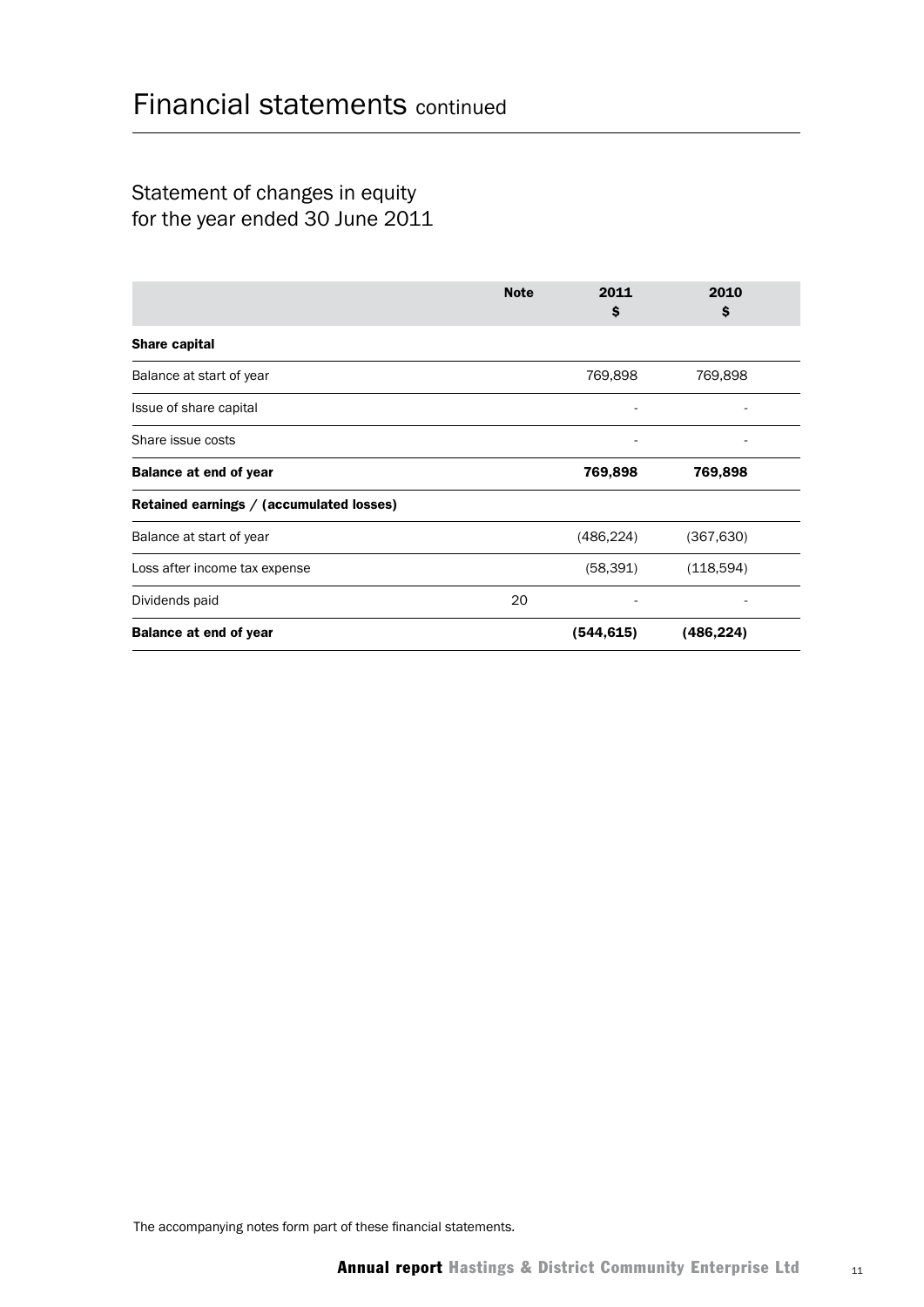# Notes to the financial statements

### For year ended 30 June 2011

### Note 1. Basis of preparation of the financial report

#### (a) Basis of preparation

Hastings & District Community Enterprises Ltd ('the Company') is domiciled in Australia. The financial statements for the year ending 30 June 2011 are presented in Australian dollars. The Company was incorporated in Australia and the principal operations involve providing Community Bank® services.

The financial statements have been prepared on an accruals basis and are based on historical costs and do not take into account changing money values or, except where stated, current valuations of non-current assets.

The financial statements require judgements, estimates and assumptions to be made that affect the application of accounting policies. Actual results may differ from these estimates.

The financial statements were authorised for issue by the Directors on 23 September 2011.

#### (b) Statement of compliance

The financial report is a general purpose financial report, which has been prepared in accordance with Australian Accounting Standards (including Australian Interpretations) adopted by the Australian Accounting Standards Board and the Corporations Act 2001. The financial report of the Company complies with International Financial Reporting Standards and interpretations adopted by the International Accounting Standards Board. Australian Accounting Standards that have been recently issued or amended, but are not yet effective, have not been adopted in the preparation of this financial report. These changes are not expected to have material impact on the Company's financial statements.

#### (c) Significant accounting policies

The following is a summary of the material accounting policies adopted. The accounting policies have been consistently applied and are consistent with those applied in the 30 June 2010 financial statements.

#### Income tax

Deferred income tax is provided on all temporary differences at the reporting date between the tax bases of assets and liabilities and their carrying amounts for financial reporting purposes.

Deferred income tax liabilities are recognised for all taxable temporary differences.

Deferred income tax assets are recognised for all deductible temporary differences, carry-forward of unused tax assets and unused tax losses, to the extent that it is probable that taxable profit will be available against which the deductible temporary differences, and the carry-forward of unused tax assets and unused tax losses can be utilised.

The carrying amount of deferred income tax assets is reviewed at each reporting date and reduced to the extent that it is no longer probable that sufficient taxable profit will be available to allow all or part of the deferred income tax asset to be utilised.

Deferred income tax assets and liabilities are measured at the tax rates that are expected to apply to the year when the asset is realised or the liability is settled.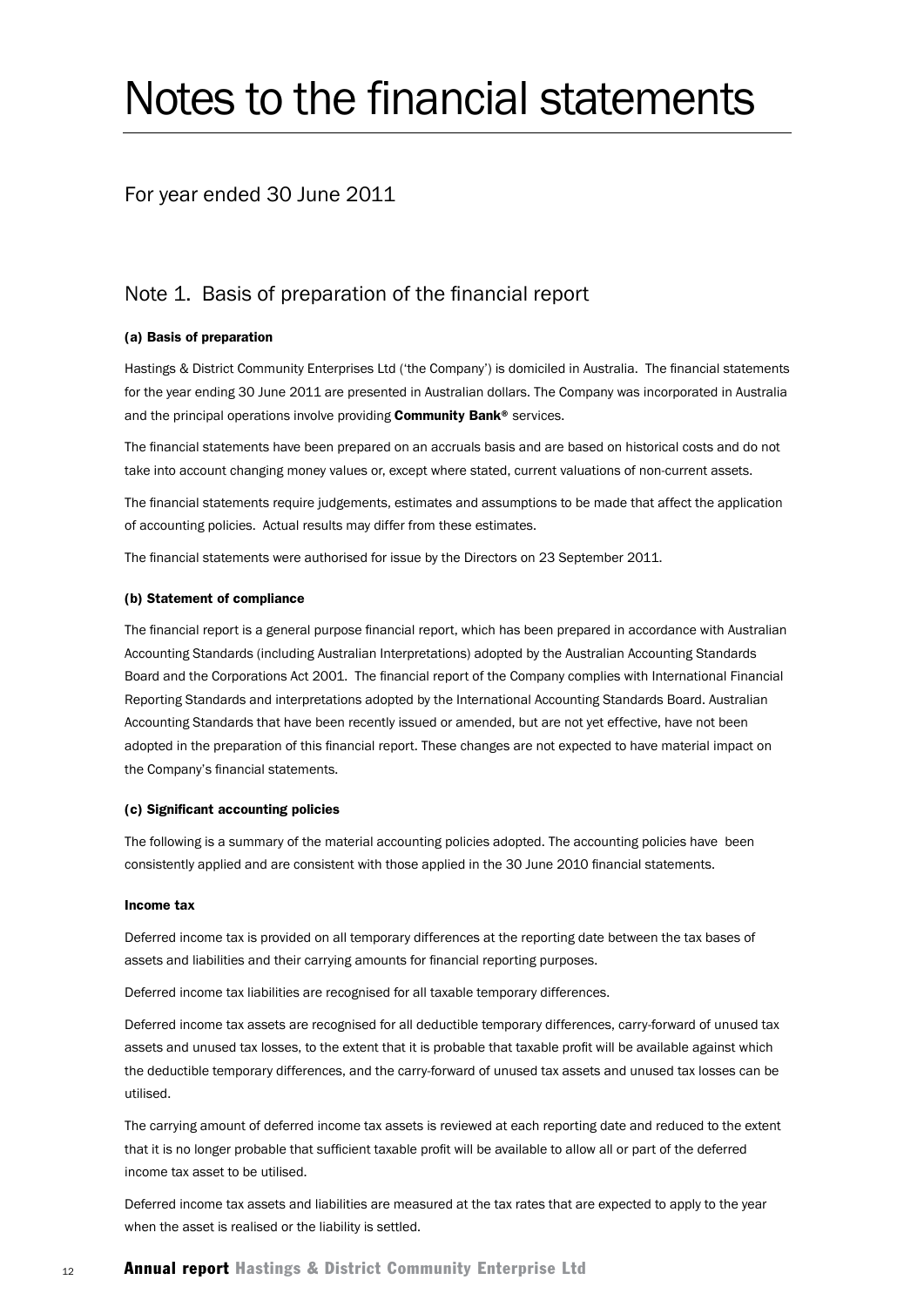#### Note 1. Basis of preparation of the financial report (continued)

#### Property, plant and equipment

Property, plant and equipment are brought to account at cost less accumulated depreciation and any impairment in value.

Land and buildings are measured at fair value less accumulated depreciation.

Depreciation is calculated on a diminishing value basis over the estimated useful life of the asset as follows:

| <b>Class of asset</b> | <b>Depreciation rate</b> |
|-----------------------|--------------------------|
| Plant & equipment     | 13.33 - 50%              |

#### Impairment

The carrying values of plant and equipment are reviewed for impairment when events or changes in circumstances indicate the carrying value may not be recoverable.

If any such indication exists and where the carrying value exceeds the estimated recoverable amount, the assets or cash-generating units are written down to their recoverable amount.

The recoverable amount of plant and equipment is the greater of fair value less costs to sell and value in use. In assessing value in use, the estimated future cash flows are discounted to their present value using a pre-tax discount rate that reflects current market assessments of the time value of money and the risks specific to the asset.

#### Revaluations

Following initial recognition at cost, land and buildings are carried at a revalued amount which is the fair value at the date of the revaluation less any subsequent accumulated depreciation on buildings and accumulated impairment losses.

Fair value is determined by reference to market based evidence, which is the amount for which the assets could be exchanged between a knowledgeable willing buyer and a knowledgeable willing seller in an arm's length transaction as at the valuation date.

#### Recoverable amount of assets

At each reporting date, the Company assesses whether there is any indication that an asset is impaired. Where an indicator of impairment exists, the Company makes a formal estimate of the recoverable amount. Where the carrying amount of an asset exceeds its recoverable amount the asset is considered impaired and is written down to its recoverable amount.

#### Goods and services tax

Revenues, expenses and assets are recognised net of the amount of goods and services tax (GST), except where the amount of GST incurred is not recoverable from the taxation authority. In these circumstances, the GST is recognised as part of the cost of acquisition of the asset or as part of the expense.

Receivables and payables are stated with the amount of GST included.

The net amount of GST recoverable from, or payable to, the taxation authority is included as part of receivables or payables in the Statement of Financial Position. Cash flows are included in the Statement of Cash Flows on a gross basis.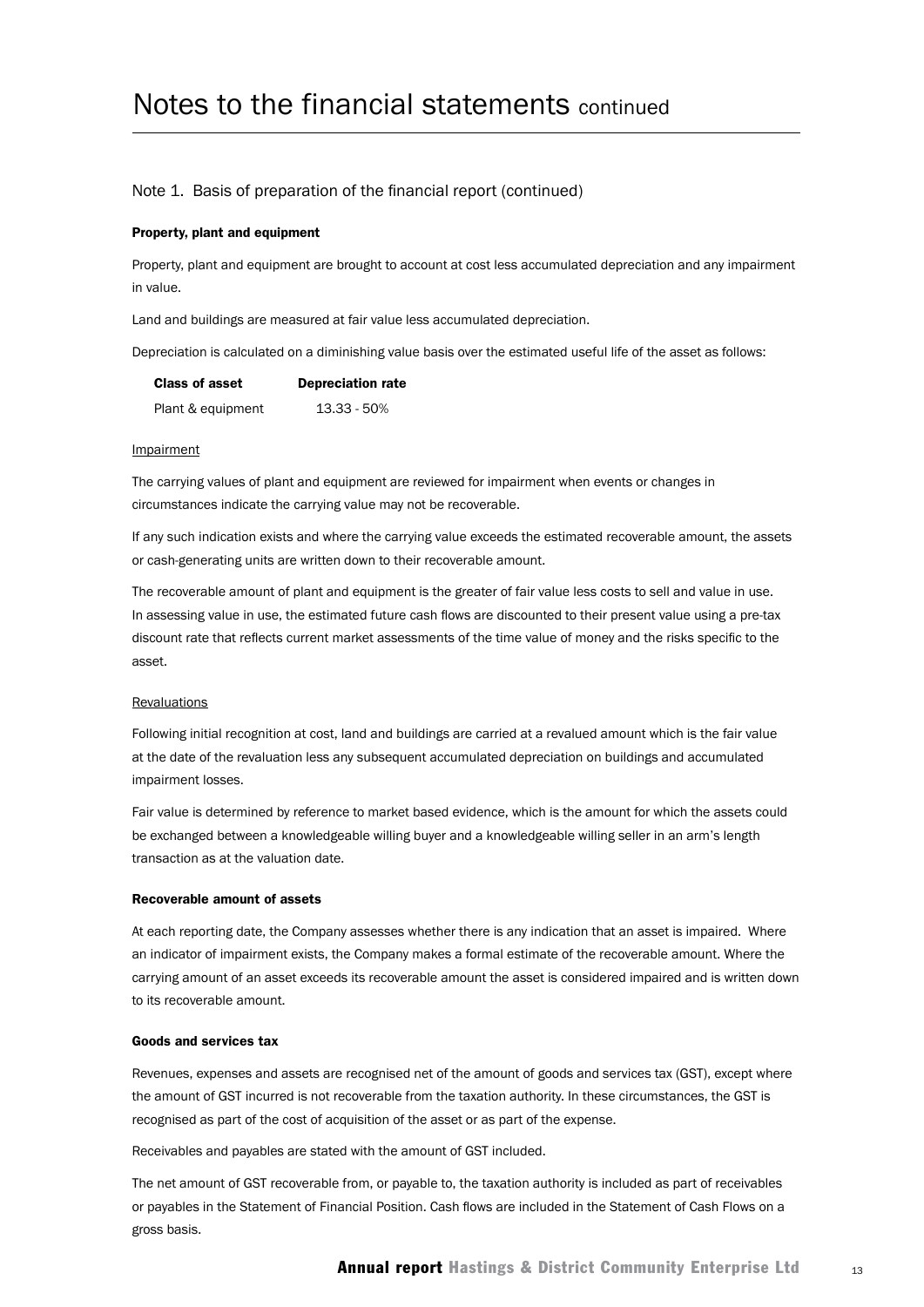#### Note 1. Basis of preparation of the financial report (continued)

#### Goods and services tax (continued)

The GST components of cash flows arising from investing and financing activities which are recoverable from, or payable to, the ATO are classified as operating cash flows.

#### Employee benefits

The provision for employee benefits to wages, salaries and annual leave represents the amount which the Company has a present obligation to pay resulting from employees' services provided up to the reporting date. The provision has been calculated on undiscounted amounts based on wage and salary rates expected to be paid and includes related on-costs.

The Company contributes to a defined contribution plan. Contributions to employee superannuation funds are charged against income as incurred.

#### Intangibles

Establishment costs have been initially recorded at cost and amortised on a straight line basis at a rate of 20% per annum.

#### Cash

Cash on hand and in banks are stated at nominal value.

For the purposes of the statement of cash flows, cash includes cash on hand and in banks and investments in money market instruments, net of outstanding bank overdrafts.

#### Revenue

Interest and fee revenue is recognised when earned. All revenue is stated net of the amount of goods and services tax (GST).

#### Receivables and payables

Receivables and payables are non interest bearing and generally have payment terms of between 30 and 90 days. Receivables are recognised and carried at original invoice amount less a provision for any uncollected debts. Liabilities for trade creditors and other amounts are carried at cost that is the fair value of the consideration to be paid in the future for goods and services received, whether or not billed to the Company.

#### Loans and borrowings

All loans are measured at the principal amount. Interest is recognised as an expense as it accrues.

#### Provisions

Provisions are recognised when the economic entity has a legal, equitable or constructive obligation to make a future sacrifice of economic benefits to other entities as a result of past transactions or other past events, it is probable that a future sacrifice of economic benefits will be required and a reliable estimate can be made of the amount of the obligation.

A provision for dividends is not recognised as a liability unless the dividends are declared, determined or publicly recommended on or before the reporting date.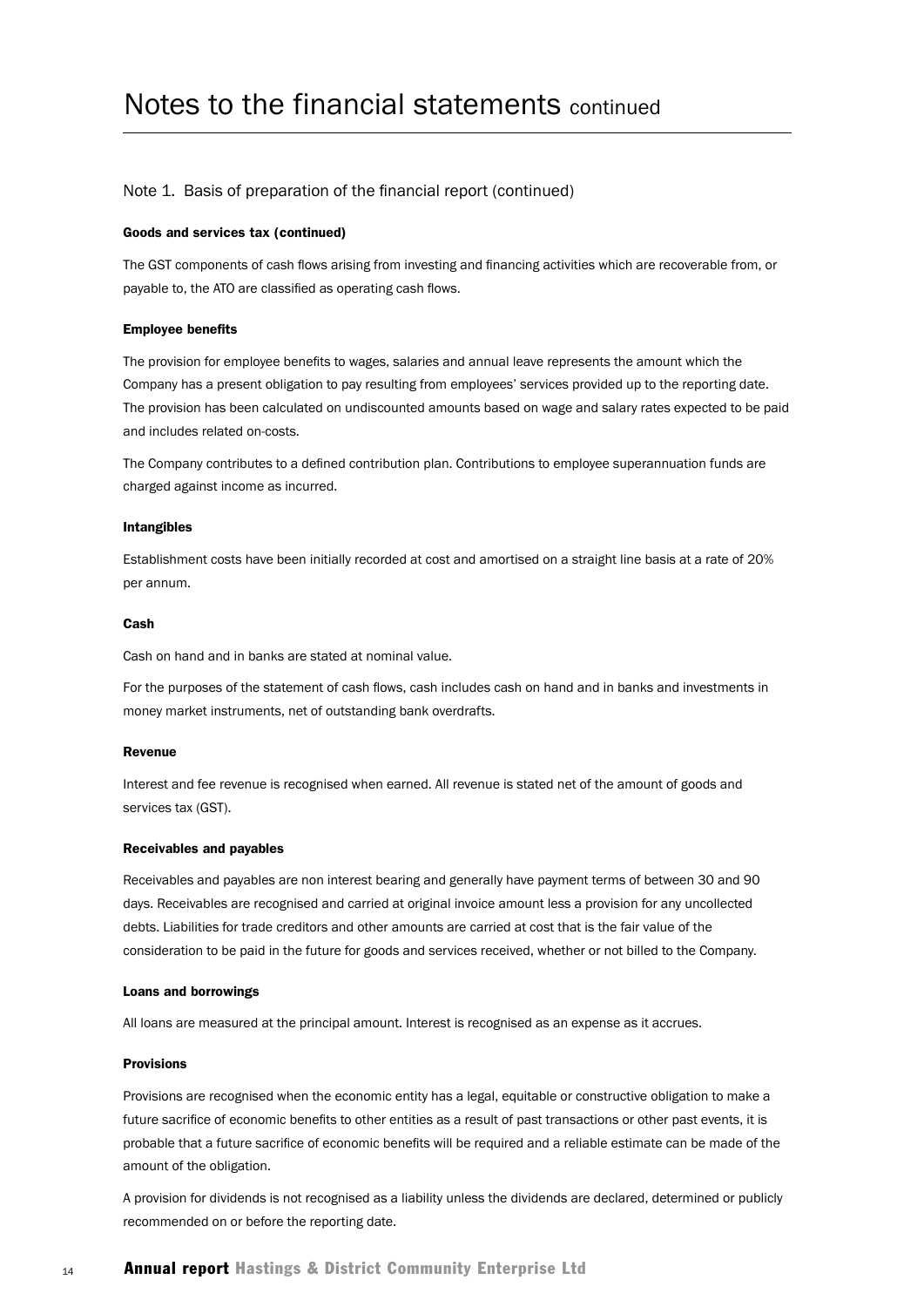#### Note 1. Basis of preparation of the financial report (continued)

#### Share capital

Issued and paid up capital is recognised at the fair value of the consideration received by the Company. Any transaction costs arising on the issue of ordinary shares are recognised directly in equity as a reduction of the share proceeds received.

#### Comparative figures

Where required by Accounting Standards comparative figures have been adjusted to conform with changes in presentation for the current financial year.

| 0.044<br>ZUIL | . |  |
|---------------|---|--|
|               |   |  |

## Note 2. Revenue from continuing operations

#### Operating activities

|                                  | 420,489                  | 330,961 |  |
|----------------------------------|--------------------------|---------|--|
|                                  |                          | 86      |  |
| - interest received              | $\overline{\phantom{0}}$ | 86      |  |
| <b>Non-operating activities:</b> |                          |         |  |
|                                  | 420,489                  | 330,875 |  |
| - other revenue                  | 322,698                  | 242,963 |  |
| - services commissions           | 97,791                   | 87,912  |  |

## Note 3. Expenses

#### Employee benefits expense

| - plant and equipment               | 32.166  | 36,117  |  |
|-------------------------------------|---------|---------|--|
| Depreciation of non-current assets: |         |         |  |
|                                     | 257,230 | 258,945 |  |
| - other costs                       | 46.749  | 26,636  |  |
| - workers' compensation costs       | 390     | 635     |  |
| - superannuation costs              | 19,711  | 20,254  |  |
| - wages and salaries                | 190,380 | 211,420 |  |
|                                     |         |         |  |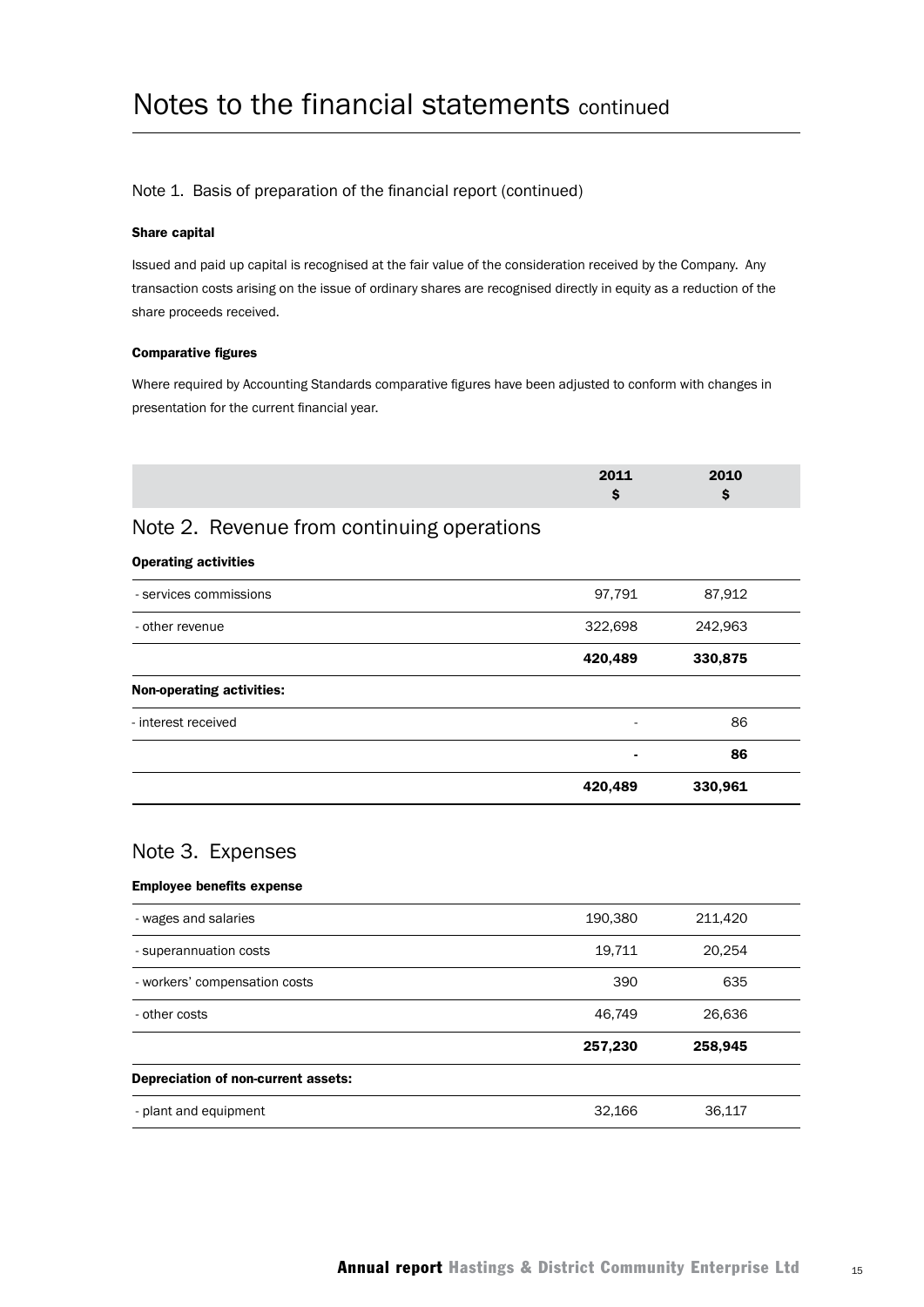|                                                                                                                   | 2011<br>s  | 2010<br>s  |  |
|-------------------------------------------------------------------------------------------------------------------|------------|------------|--|
| Note 3. Expenses (continued)                                                                                      |            |            |  |
| <b>Amortisation of non-current assets:</b>                                                                        |            |            |  |
| - intangibles                                                                                                     | 4,082      | 4,082      |  |
|                                                                                                                   | 36,248     | 40,199     |  |
| <b>Finance Costs:</b>                                                                                             |            |            |  |
| - Interest paid                                                                                                   | 9,936      | 1,798      |  |
| Bad debts                                                                                                         | 158        | 1,205      |  |
| Note 4. Income tax expense<br>The prima facie tax on loss before income tax is reconciled to the income           |            |            |  |
| tax expense as follows:<br>Prima facie tax on loss before income tax at 30%                                       | (24, 183)  | (50, 776)  |  |
| Add tax effect of:                                                                                                |            |            |  |
| - Non-deductible expenses                                                                                         | 1,963      | 119        |  |
| <b>Current income tax benefit</b>                                                                                 | (22, 220)  | (50, 657)  |  |
| Income tax benefit                                                                                                | (22, 220)  | (50, 657)  |  |
| Deferred tax assets                                                                                               |            |            |  |
| Future income tax benefits arising from tax losses are recognised                                                 |            |            |  |
| at reporting date as realisation of the benefit is regarded<br>as probable.                                       | 186,708    | 164,488    |  |
| Note 5. Auditors' remuneration<br>Amounts received or due and receivable by Richmond,<br>Sinnott & Delahunty for: |            |            |  |
| - Audit or review of the financial report of the Company                                                          | 3,900      | 3,900      |  |
| - Share registry services                                                                                         | 1,600      | 1,375      |  |
|                                                                                                                   | 5,500      | 5,275      |  |
| Note 6. Cash and cash equivalents<br>Cash at bank and on hand / (bank overdraft)                                  | (171, 741) | (128, 560) |  |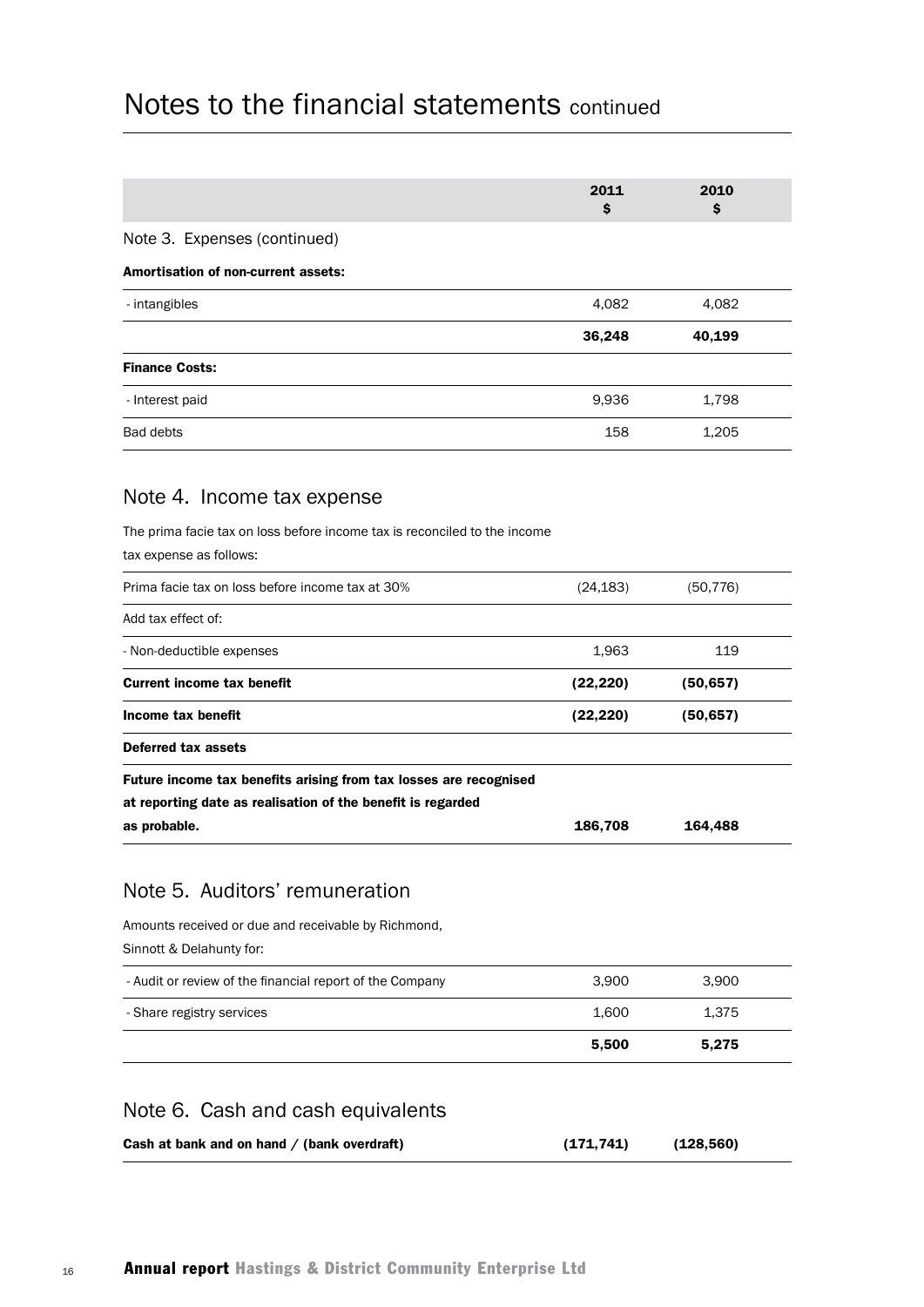| Trade debtors       | 45,382<br>45,382 | 34,257<br>34,257 |  |
|---------------------|------------------|------------------|--|
| Note 7. Receivables |                  |                  |  |
|                     | 2011<br>\$       | 2010<br>s        |  |

## Note 8. Property, plant and equipment

#### Plant and equipment

| At cost                              | 315,416    | 312,935   |  |
|--------------------------------------|------------|-----------|--|
| Less accumulated depreciation        | (110, 609) | (78, 443) |  |
|                                      | 204,807    | 234,492   |  |
| <b>Total written down amount</b>     | 204,807    | 234,492   |  |
| <b>Movements in carrying amounts</b> |            |           |  |
| <b>Plant and equipment</b>           |            |           |  |
| Carrying amount at beginning of year | 234,492    | 270,266   |  |
| Additions                            | 2,481      | 343       |  |
| <b>Disposals</b>                     |            |           |  |
| Depreciation expense                 | (32,166)   | (36, 117) |  |
| Carrying amount at end of year       | 204,807    | 234,492   |  |
|                                      |            |           |  |

## Note 9. Intangible assets

#### Franchise fee

|                               | 7,643    | 11,725  |  |
|-------------------------------|----------|---------|--|
|                               | 3,643    | 5,725   |  |
| Less accumulated amortisation | (6, 766) | (4,684) |  |
| At cost                       | 10,409   | 10,409  |  |
| <b>Preliminary expenses</b>   |          |         |  |
|                               | 4,000    | 6,000   |  |
| Less accumulated amortisation | (6,000)  | (4,000) |  |
| At cost                       | 10,000   | 10,000  |  |
|                               |          |         |  |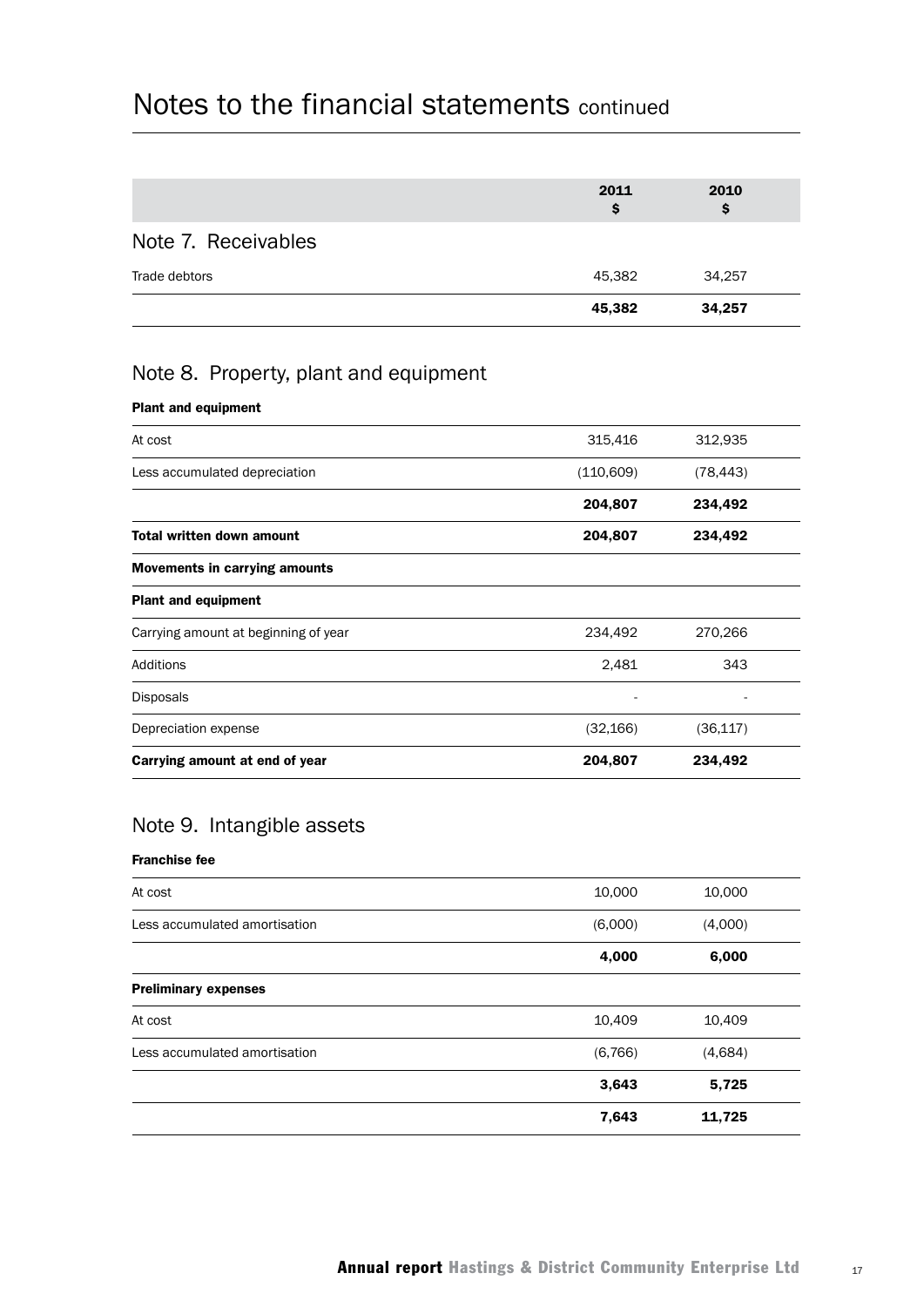|                                      | 2011<br>\$ | 2010<br>\$ |
|--------------------------------------|------------|------------|
| Note 10. Payables                    |            |            |
| GST payable                          | 4,196      | 1,860      |
| Trade creditors                      | 23,984     | 18,254     |
| Other creditors and accruals         | 9,253      | 9,449      |
|                                      | 37,433     | 29,563     |
| Note 11. Provisions                  |            |            |
|                                      |            |            |
| <b>Employee benefits</b>             | 10,083     | 3,165      |
| <b>Movement in employee benefits</b> |            |            |
| Opening balance                      | 3,165      | 2,398      |
| Additional provisions recognised     | 14,645     | 16,263     |
| Amounts utilised during the year     | (7, 727)   | (15, 496)  |
| <b>Closing balance</b>               | 10,083     | 3,165      |

|                                                | 769.898  | 769.898   |  |
|------------------------------------------------|----------|-----------|--|
| Less: Equity raising costs                     | (11,864) | (11, 864) |  |
| 781,762 Ordinary shares fully paid of \$1 each | 781.762  | 781.762   |  |

## Note 13. Retained earnings / (accumulated losses)

| Balance at the end of the financial year       | (544,615) | (486,224)                |  |
|------------------------------------------------|-----------|--------------------------|--|
| Dividends                                      | ۰         | $\overline{\phantom{a}}$ |  |
| Profit/(loss) after income tax                 | (58, 391) | (118,594)                |  |
| Balance at the beginning of the financial year | (486,224) | (367,630)                |  |

## Note 14. Statement of cash flows

### (a) Cash and cash equivalents

|                                | (171,741)  | (128, 560) |  |
|--------------------------------|------------|------------|--|
| Cash assets / (bank overdraft) | (171, 741) | (128,560)  |  |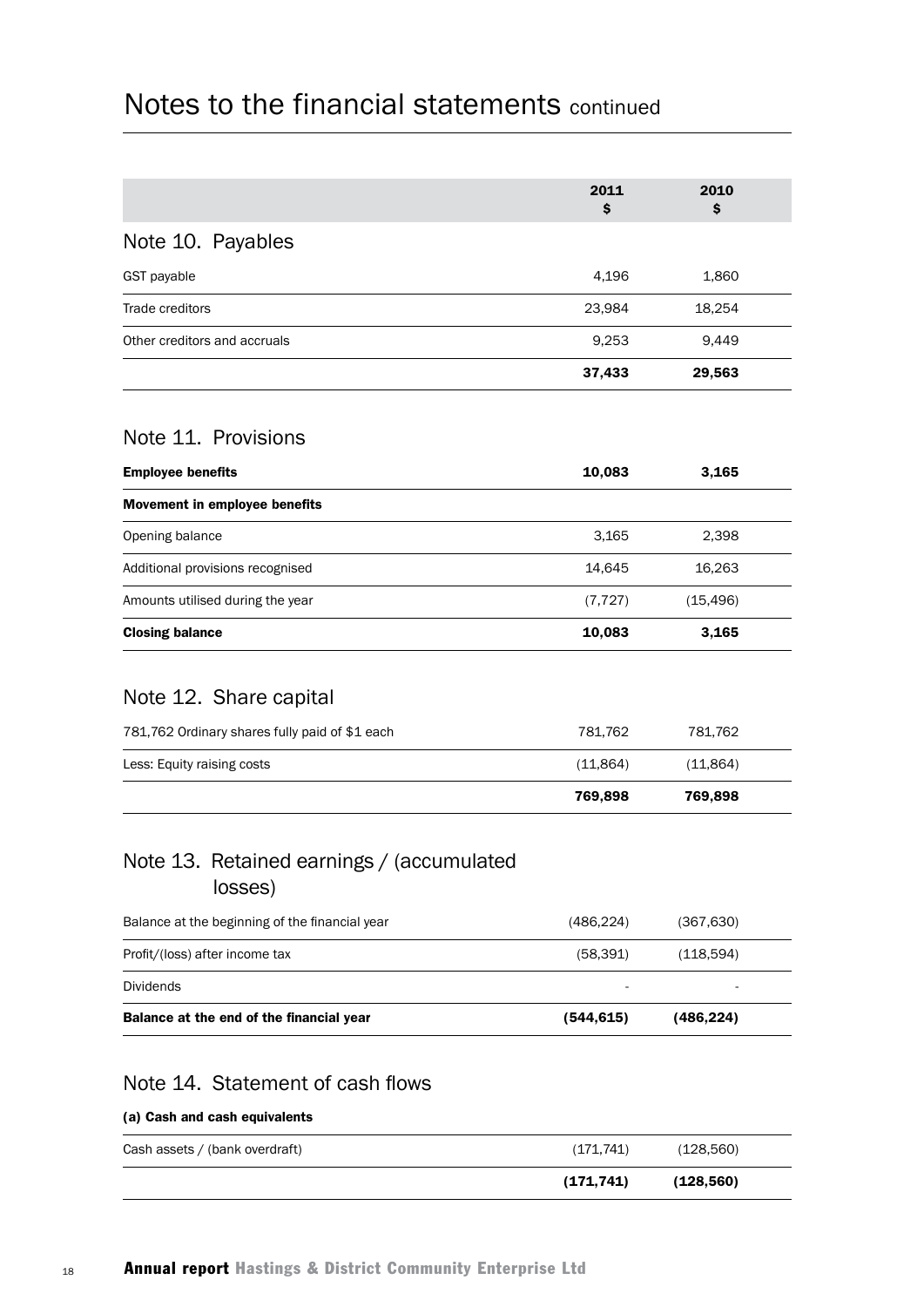|                                                                                           | 2011<br>S | 2010<br>S  |  |
|-------------------------------------------------------------------------------------------|-----------|------------|--|
| Note 14. Statement of cash flows (continued)                                              |           |            |  |
| (b) Reconciliation of loss after tax to net cash provided used in<br>operating activities |           |            |  |
| Loss after income tax                                                                     | (58, 391) | (118, 594) |  |
| Non cash items                                                                            |           |            |  |
| - Depreciation                                                                            | 32,166    | 36,117     |  |
| - Amortisation                                                                            | 4,082     | 4.082      |  |
| Changes in assets and liabilities                                                         |           |            |  |
| - (Increase) decrease in receivables                                                      | (11, 125) | (7,661)    |  |
| - (Increase) decrease in deferred tax asset                                               | (22, 220) | (50, 657)  |  |
| - Increase (decrease) in payables                                                         | 7,870     | 3,338      |  |
| - Increase (decrease) in provisions                                                       | 6,918     | 767        |  |
| Net cash flows from/(used in) operating activities                                        | (40, 700) | (132, 608) |  |

## Note 15. Director and related party disclosures

The names of Directors who have held office during the financial year are: 

Lisa Dixon Victor Rodwell Kenneth Ingersoll John Crough Benjamin Tallon (resigned 25 August 2010) Steven Dowling Brian Stahl OAM, JP Pamela Ford Alfred Tallon Dominic Tallon (appointed 29 June 2011) Robert Tuckett (appointed 29 June 2011) Desmond Kissick (resigned 30 March 2011) Richard Armstrong OBE (appointed 25 August 2010) Andrew Iredale (appointed 25 August 2010) Peter DeJong (appointed 25 August 2010, 31 August 2011) 

No Director or related entity has entered into a material contract with the Company. No Directors' fees have been paid as the positions are held on a voluntary basis.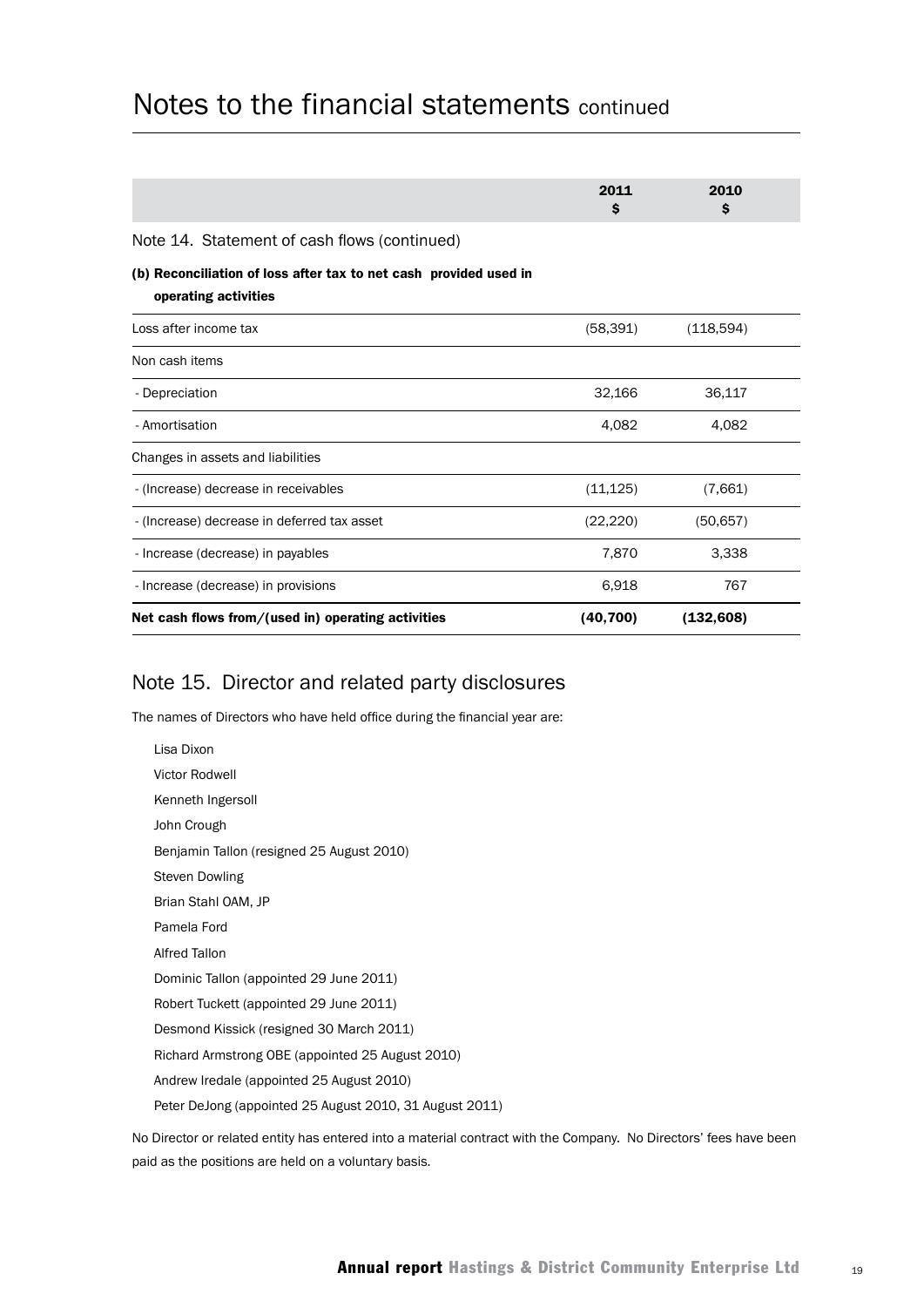#### Note 15. Director and related party disclosures (continued)

| <b>Directors' shareholdings</b>                         | 2011   | 2010   |  |
|---------------------------------------------------------|--------|--------|--|
| Lisa Dixon                                              | 2,501  | 2,501  |  |
| <b>Victor Rodwell</b>                                   | 50,001 | 50,001 |  |
| Kenneth Ingersoll                                       | 21,001 | 21,001 |  |
| John Crough                                             |        |        |  |
| Benjamin Tallon (resigned 25 August 2010)               |        |        |  |
| <b>Steven Dowling</b>                                   | 10,000 | 10,000 |  |
| Brian Stahl OAM, JP                                     | 2,001  | 2,001  |  |
| Pamela Ford                                             | 5,001  | 5,001  |  |
| <b>Alfred Tallon</b>                                    | 20,000 | 20,000 |  |
| Dominic Tallon (appointed 29 June 2011)                 |        |        |  |
| Robert Tuckett (appointed 29 June 2011)                 |        |        |  |
| Desmond Kissick (resigned 30 March 2011)                | 12,001 | 12,001 |  |
| Richard Armstrong OBE (appointed 25 August 2010)        | 500    | 500    |  |
| Andrew Iredale (appointed 25 August 2010)               | 2,000  | 2,000  |  |
| Peter DeJong (appointed 25 August 2010, 31 August 2011) | 20,000 | 20,000 |  |

There was no movement in shares during the year. Each share held has a paid up value of \$1 and is fully paid.

### Note 16. Subsequent events

Since balance date, the world financial markets have shown volatility that may have an impact on investment earnings in the 2011/2012 financial year. The Company continues to maintain a conservative investment strategy to manage the exposure to market volatility.

There have been no other events after the end of the financial year that would materially affect the financial statements.

## Note 17. Contingent liabilities and assets

There were no contingent liabilities or assets at the date of this report to affect the financial statements.

### Note 18. Segment reporting

The economic entity operates in the financial services sector where it provides banking services to its clients. The economic entity operates in one geographic area being Hastings, Victoria.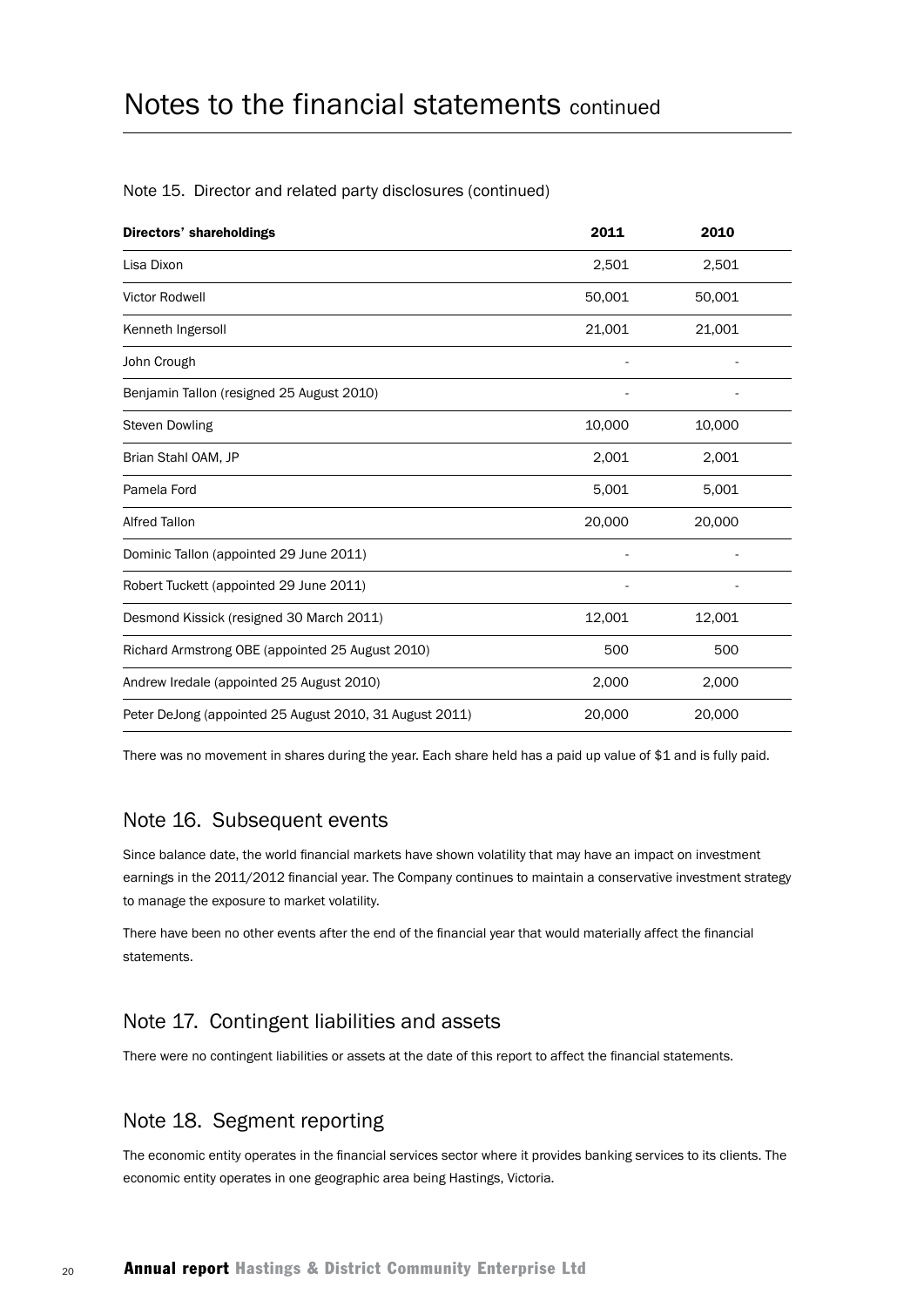### Note 19. Corporate information

Hastings & District Community Enterprises Ltd is a Company limited by shares incorporated in Australia.

| The registered office is:           | 2 High Street.    |
|-------------------------------------|-------------------|
|                                     | Hastings VIC 3915 |
| The principal place of business is: | 88 High Street.   |
|                                     | Hastings VIC 3915 |

## Note 20. Dividends paid or provided for on ordinary shares

The Directors recommend that no dividend be paid for the current year.

|                                                                                                                                                                                                                                                     | 2011<br>\$ | 2010<br>\$. |  |
|-----------------------------------------------------------------------------------------------------------------------------------------------------------------------------------------------------------------------------------------------------|------------|-------------|--|
| Note 21. Earnings per share                                                                                                                                                                                                                         |            |             |  |
| Basic earnings per share amounts are calculated by dividing loss<br>after income tax by the weighted average number of ordinary shares<br>outstanding during the year.                                                                              |            |             |  |
| Diluted earnings per share amounts are calculated by dividing loss<br>after income tax by the weighted average number of ordinary shares<br>outstanding during the year (adjusted for the effects of any dilutive<br>options or preference shares). |            |             |  |
| The following reflects the income and share data used in the basic and<br>diluted earnings per share computations:                                                                                                                                  |            |             |  |
| Loss after income tax expense                                                                                                                                                                                                                       | (58, 391)  | (118, 594)  |  |
| Weighted average number of ordinary shares for basic<br>and diluted earnings per share                                                                                                                                                              | 781,762    | 781,762     |  |
|                                                                                                                                                                                                                                                     |            |             |  |

### Note 22. Financial risk management

The Company has exposure to credit risk, liquidity risk and market risk from their use of financial instruments.

This note presents information about the Company's exposure to each of the above risks, their objectives, policies and processes for measuring and managing risk, and the management of capital.

The Board of Directors has overall responsibility for the establishment and oversight of the risk management framework. The Board is assisted in the area of risk management by an internal audit function.

#### (a) Credit risk

Credit risk is the risk of financial loss to the Company if a customer or counterparty to a financial instrument fails to meet its contractual obligations. For the Company it arises from receivables and cash assets.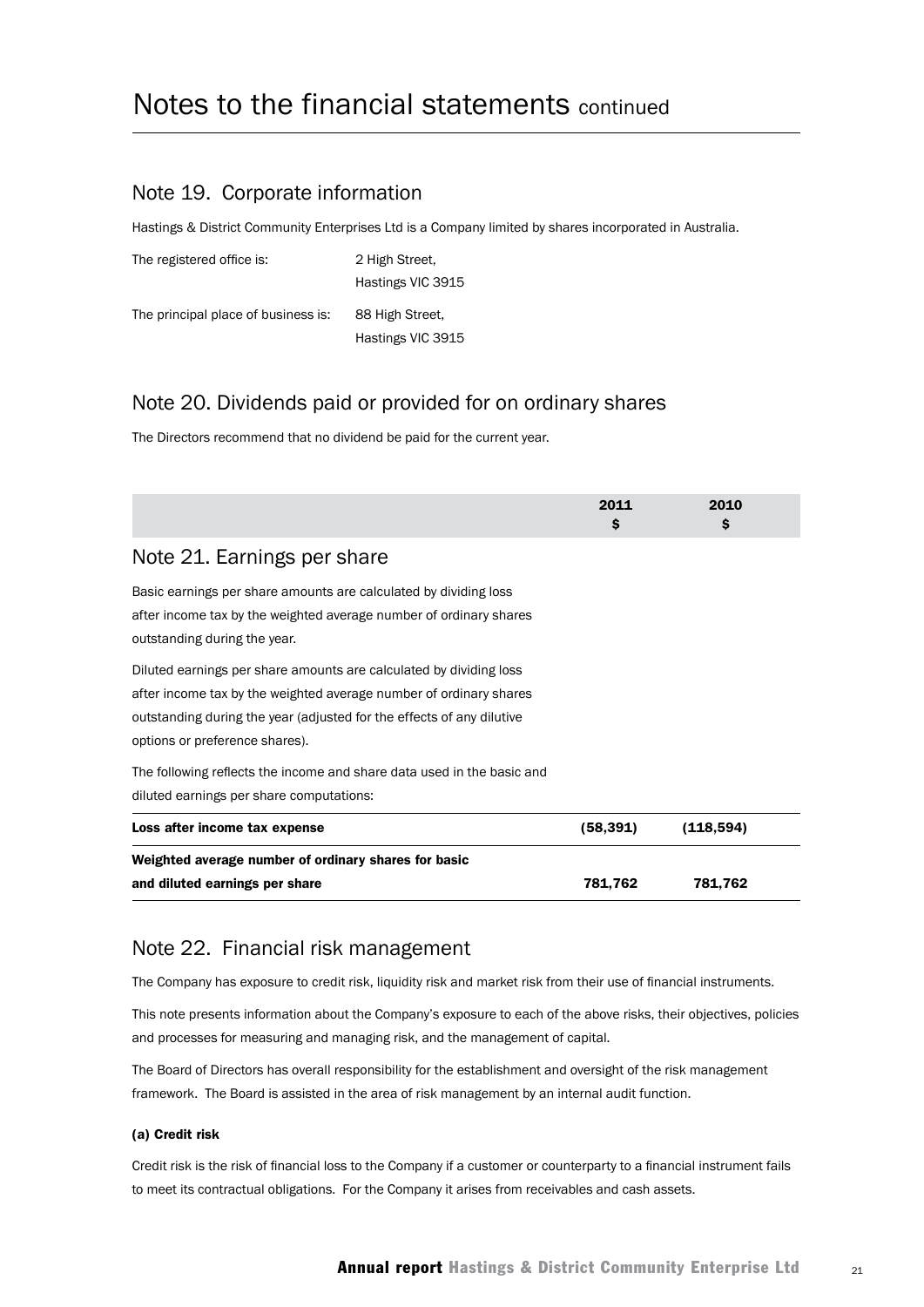#### Note 22. Financial risk management (continued)

#### (a) Credit risk (continued)

The maximum exposure to credit risk at reporting date to recognised financial assets is the carrying amount of those assets as disclosed in the Statement of Financial Position and notes to the financial statements. The Company's maximum exposure to credit risk at reporting date was:

|             |             | <b>Carrying amount</b> |  |
|-------------|-------------|------------------------|--|
|             | 2011<br>\$. | 2010<br>S              |  |
| Receivables | 45,382      | 34,257                 |  |
|             | 45,382      | 34,257                 |  |

The Company's exposure to credit risk is limited to Australia by geographic area. The majority of receivables are due from Bendigo and Adelaide Bank Ltd.

None of the assets of the Company are past due (2010: nil past due) and based on historic default rates, the Company believes that no impairment allowance is necessary in respect of assets not past due.

The Company limits its exposure to credit risk by only investing in liquid securities with Bendigo and Adelaide Bank Ltd.

#### (b) Liquidity risk

Liquidity risk is the risk that the Company will not be able to meet its financial obligations as they fall due. The Company ensures it will have enough liquidity to meet its liabilities when due under both normal and stressed conditions. Liquidity management is carried out within the guidelines set by the Board.

Typically, the Company maintains sufficient cash on hand to meet expected operational expenses, including the servicing of financial obligations. This excludes the potential impact of extreme circumstances that cannot reasonably be predicted, such as natural disasters.

In addition the Company has established an overdraft facility with Bendigo and Adelaide Bank Ltd with a limit of \$250,000.

The following are the estimated contractual maturities of financial liabilities, including estimated interest payments.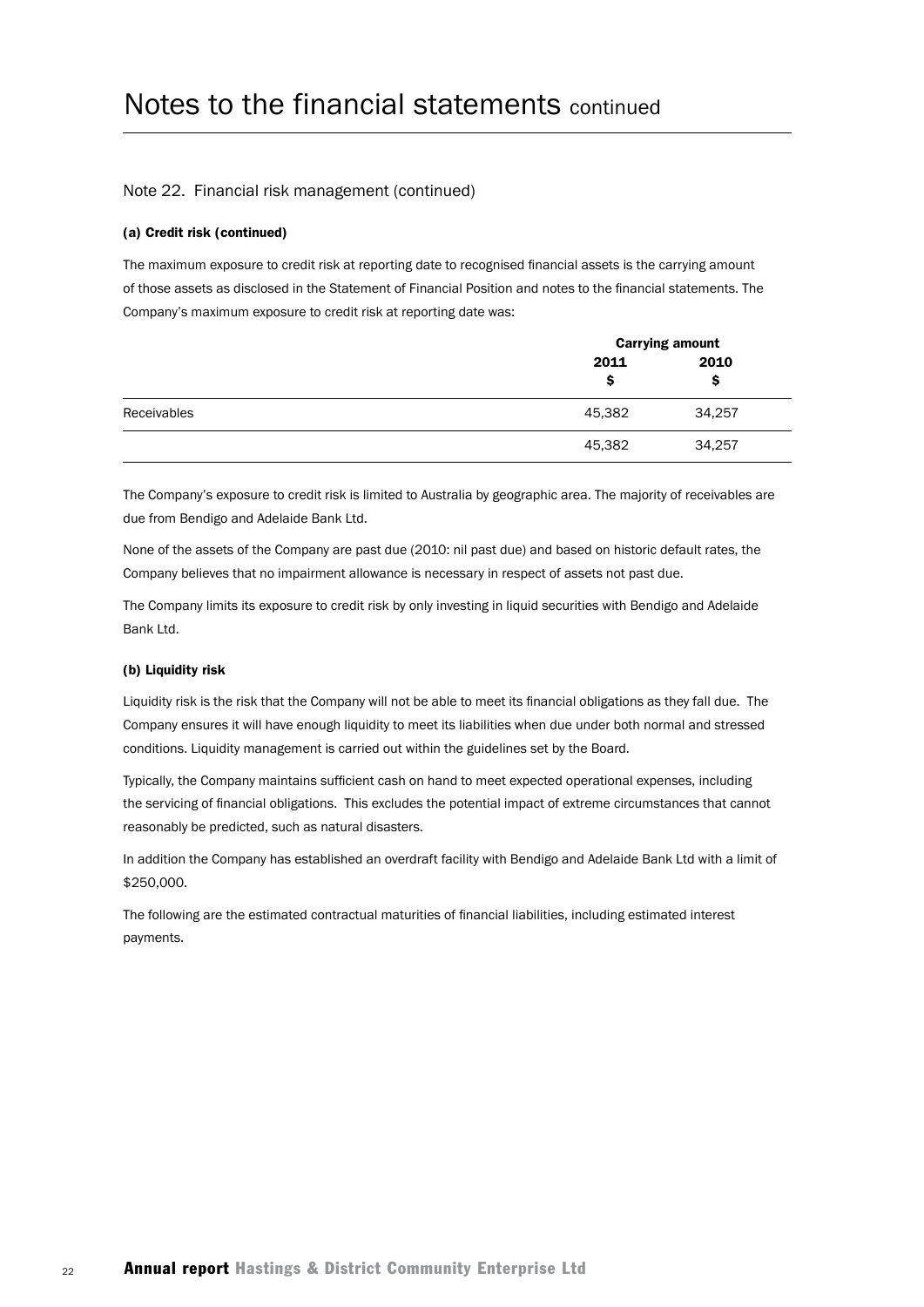#### Note 22. Financial risk management (continued)

#### (b) Liquidity risk (continued)

|                | Carrying<br>amount<br>\$ | <b>Contractual</b><br>cash flows<br>\$ | 1 year<br>or less<br>\$ | Over 1 to<br>5 years<br>\$ | <b>More than</b><br>5 years<br>\$ |
|----------------|--------------------------|----------------------------------------|-------------------------|----------------------------|-----------------------------------|
| 30 June 2011   |                          |                                        |                         |                            |                                   |
| Payables       | 37,433                   | (37, 433)                              | (37, 433)               |                            |                                   |
| Bank overdraft | 171,741                  | (171, 741)                             | (171, 741)              |                            |                                   |
|                | 209,174                  | (209, 174)                             | (209, 174)              |                            |                                   |
| 30 June 2010   |                          |                                        |                         |                            |                                   |
| Payables       | 29,563                   | (29, 563)                              | (29, 563)               |                            |                                   |
| Bank overdraft | 128,560                  | (128, 560)                             | (128, 560)              |                            |                                   |
|                | 158,123                  | (158, 123)                             | (158, 123)              |                            |                                   |

#### (c) Market risk

Market risk is the risk that changes in market prices, such as interest rates, will affect the Company's income or the value of its holdings of financial instruments. The objective of market risk management is to manage and control market risk exposures within acceptable parameters.

#### Interest rate risk

Interest rate risk is that the fair value or future cash flows of a financial instrument will fluctuate because of changes in market interest rates. The Company reviews the exposure to interest rate risk as part of the regular Board meetings.

#### Sensitivity analysis

At the reporting date the interest rate profile of the Company's interest bearing financial instruments was:

|                               |            | <b>Carrying amount</b> |  |  |
|-------------------------------|------------|------------------------|--|--|
|                               | 2011       | 2010                   |  |  |
|                               | \$         | \$                     |  |  |
| <b>Fixed rate instruments</b> |            |                        |  |  |
| Financial assets              | ٠          | ۰                      |  |  |
| <b>Financial liabilities</b>  | ٠          | ٠                      |  |  |
|                               | ٠          | ٠                      |  |  |
| Variable rate instruments     |            |                        |  |  |
| <b>Financial assets</b>       | ۰          |                        |  |  |
| <b>Financial liabilities</b>  | (171, 741) | (128, 560)             |  |  |
|                               | (171, 741) | (128, 560)             |  |  |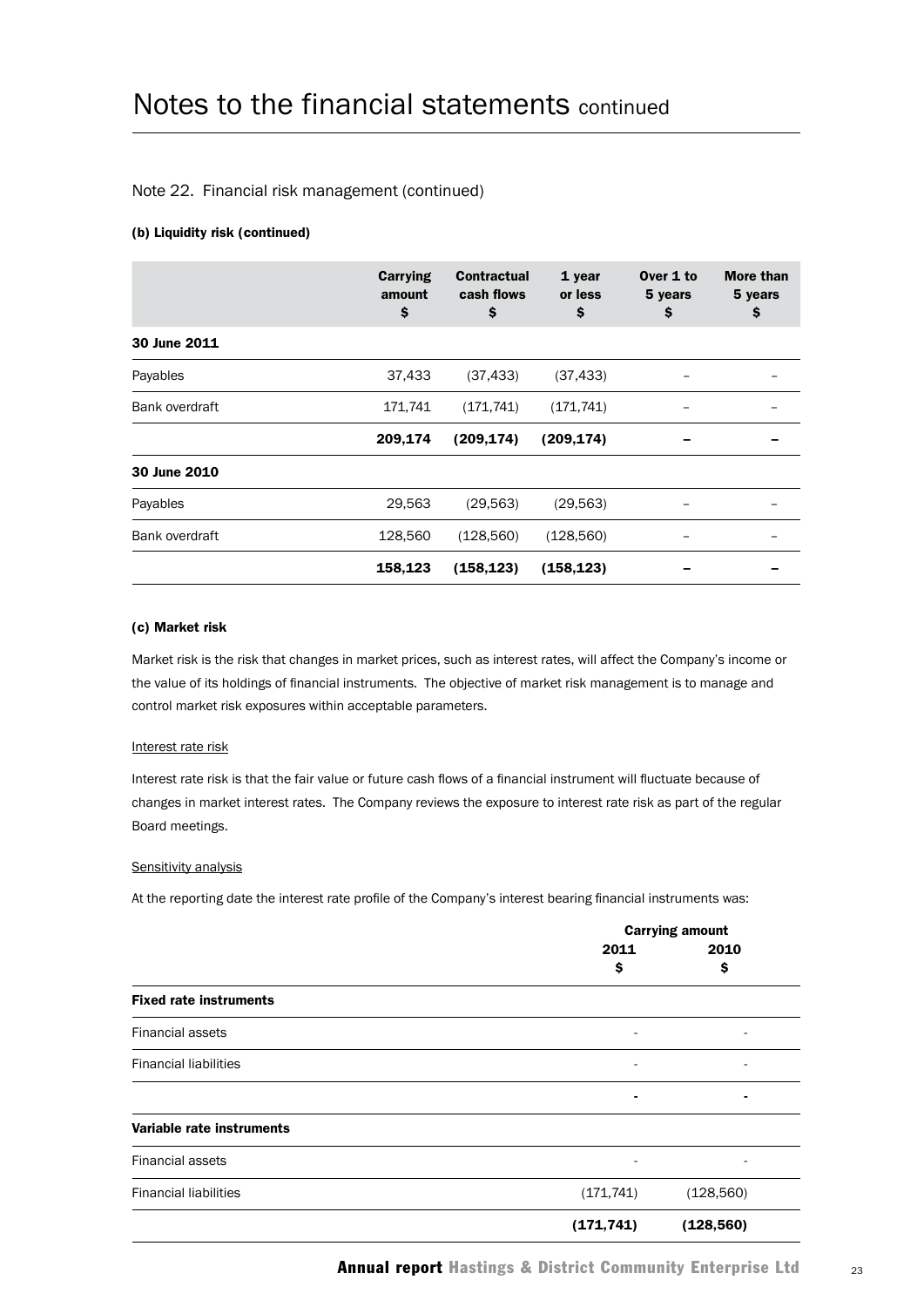#### Note 22. Financial risk management (continued)

#### (c) Market risk (continued)

#### Fair value sensitivity analysis for fixed rate instruments

The Company does not account for any fixed interest rate financial assets or liabilities at fair value through profit or loss. Therefore a change in interest rates at the reporting date would not affect profit or loss.

#### Cash flow sensitivity analysis for variable rate instruments

A change of 100 basis points in interest rates at the reporting date would have no impact on profit or retained earnings. For the analysis performed on the same basis as at 30 June 2010 there was also no impact. As at both dates this assumes all other variables remain constant.

#### (d) Net fair values

The net fair values of financial assets and liabilities approximate the carrying values as disclosed in the Statement of Financial Position. The Company does not have any unrecognised financial instruments at year end.

#### (e) Capital management

The Board's policy is to maintain a strong capital base so as to sustain future development of the Company. The Board of Directors monitor the return on capital and the level of dividends to shareholders. Capital is represented by total equity as recorded in the Statement of Financial Position.

In accordance with the franchise agreement, in any 12 month period, the funds distributed to shareholders shall not exceed the Distribution Limit.

- (i) the Distribution Limit is the greater of:
	- (a) 20% of the profit or funds of the Franchisee otherwise available for distribution to shareholders in that 12 month period; and
	- (b) subject to the availability of distributable profits, the Relevant Rate of Return multiplied by the average level of share capital of the Franchisee over that 12 month period; and
- (ii) the Relevant Rate of Return is equal to the weighted average interest rate on 90 day bank bills over that 12 month period plus 5%.

The Board is managing the growth of the business in line with this requirement. There are no other externally imposed capital requirements, although the nature of the Company is such that amounts will be paid in the form of charitable donations and sponsorship. Charitable donations and sponsorship paid for the year ended 30 June 2011 can be seen in the Statement of Comprehensive Income.

There were no changes in the Company's approach to capital management during the year.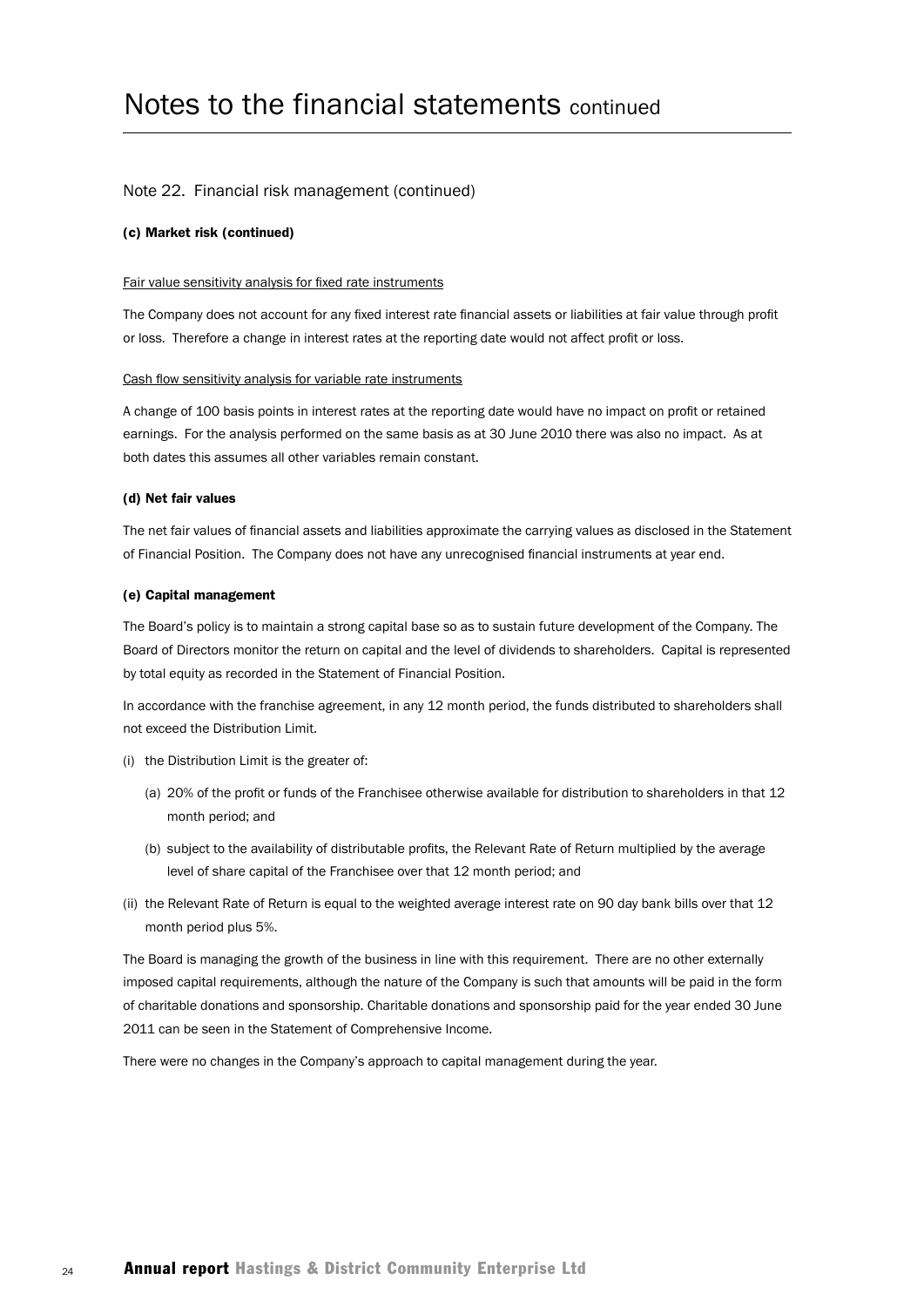## Directors' declaration

In accordance with a resolution of the Directors of Hastings & District Community Enterprises Ltd, I state that:

In the opinion of the Directors:

- (a) the financial statements and notes of the Company are in accordance with the Corporations Act 2001, including:
	- (i) giving a true and fair view of the Company's financial position as at 30 June 2011 and of their performance for the year ended on that date; and
	- (ii) complying with Accounting Standards in Australia, International Financial Reporting Standards and Corporations Regulations 2001; and
- (b) there are reasonable grounds to believe that the Company will be able to pay its debts as and when they become due and payable.

Victor Charles Rodwell Chairman

Signed at Hasting on 23 September 2011.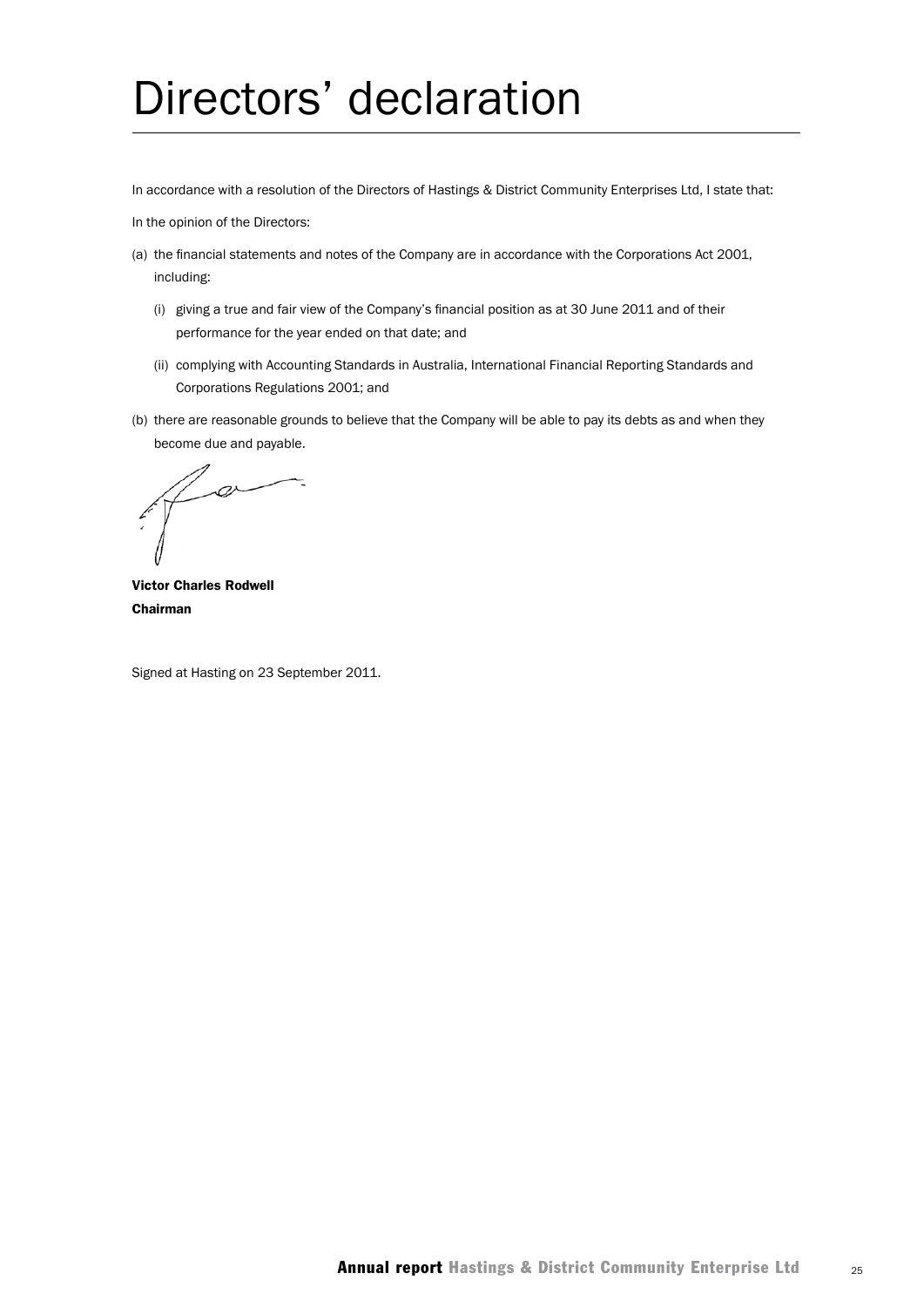## Independent audit report



Chartered Accountants

#### **INDEPENDENT AUDIT REPORT** TO THE MEMBERS OF HASTINGS & DISTRICT **COMMUNITY ENTERPRISES LTD**

#### **SCOPE**

The financial report comprises the statement of financial position, statement of comprehensive income, statement of cash flows, statement of changes in equity, accompanying notes to the financial statements, and the directors' declaration for Hastings & District Community Enterprises Ltd, for the year ended 30 June 2011.

The directors of the company are responsible for preparing a financial report that gives a true and fair view of the financial position and performance of the company, and that complies with Accounting Standards in Australia, in accordance with the Corporations Act 2001. This includes responsibility for the maintenance of adequate accounting records and internal controls that are established to prevent and detect fraud and error, and for the accounting policies and accounting estimates inherent in the financial report.

#### Audit approach

We conducted an independent audit of the financial report in order to express an opinion on it to the members of the company. Our audit has been conducted in accordance with Australian Auditing Standards in order to provide reasonable assurance as to whether the financial report is free of material misstatement. The nature of an audit is influenced by factors such as the use of professional judgement, selective testing, the inherent limitations of internal control, and the availability of persuasive rather than conclusive evidence. Therefore, an audit cannot guarantee that all material misstatements have been detected.

We performed procedures to assess whether in all material respects the financial report presents fairly in accordance with the Corporations Act 2001, including compliance with Accounting Standards in Australia, and other mandatory financial reporting requirements in Australia, a view which is consistent with our understanding of the company's financial position, and of its performance as represented by the results of its operations and cash flows.

We formed our audit opinion on the basis of these procedures, which included:

- examining, on a test basis, information to provide evidence supporting the amounts and disclosures in the financial report; and
- assessing the appropriateness of the accounting policies and disclosures used and the reasonableness of significant account estimates made by the directors.

While we considered the effectiveness of management's internal controls over financial reporting when determining the nature and extent of our procedures, our audit was not designed to provide assurance on internal controls.

> Partners: Kenneth J Richmond . Warren J Sinnott . Philip P Delahunty . Brett A Andrews Level 2, 10–16 Forest Street, Bendigo 3550, PO Box 30 Bendigo 3552 Ph: 03 5443 1177 Fax: 03 5444 4344 Email: rsd@rsdadvisors.com.au ABN 60 616 244 309 Liability limited by a scheme approved under Professional Standards Legislation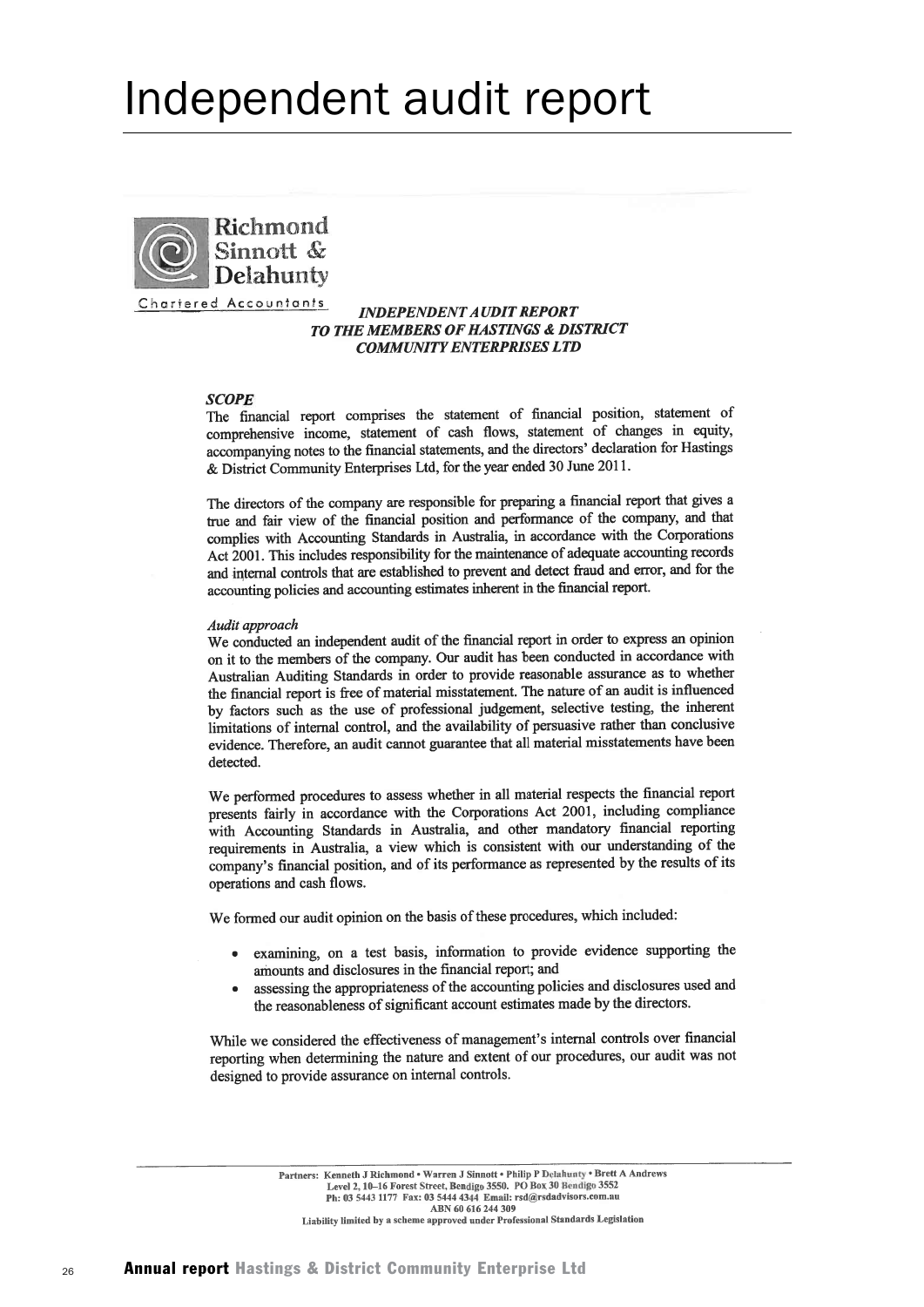We performed procedures to assess whether the substance of business transactions was accurately reflected in the financial report. These and our other procedures did not include consideration or judgement of the appropriateness or reasonableness of the business plans or strategies adopted by the directors and management of the company.

#### **INDEPENDENCE**

We are independent of the company, and have met the independence requirements of Australian professional ethical pronouncements and the Corporations Act 2001.

#### **AUDIT OPINION**

In our opinion, the financial report of Hastings & District Community Enterprises Ltd is in accordance with:

 $(a)$ 

 $(b)$ 

the Corporations Act 2001 including:

- giving a true and fair view of the company's financial position as at  $(i)$ 30 June 2011 and of its performance for the year ended on that date; and
- $(ii)$ complying with Accounting Standards and the Corporations Regulations 2001: and

other mandatory professional reporting requirements in Australia.

Richmond Screet & Delahorty

RICHMOND SINNOTT & DELAHUNTY **Chartered Accountants** 

W. J. SINNOTT Partner Bendigo

Date: 23 September 2011